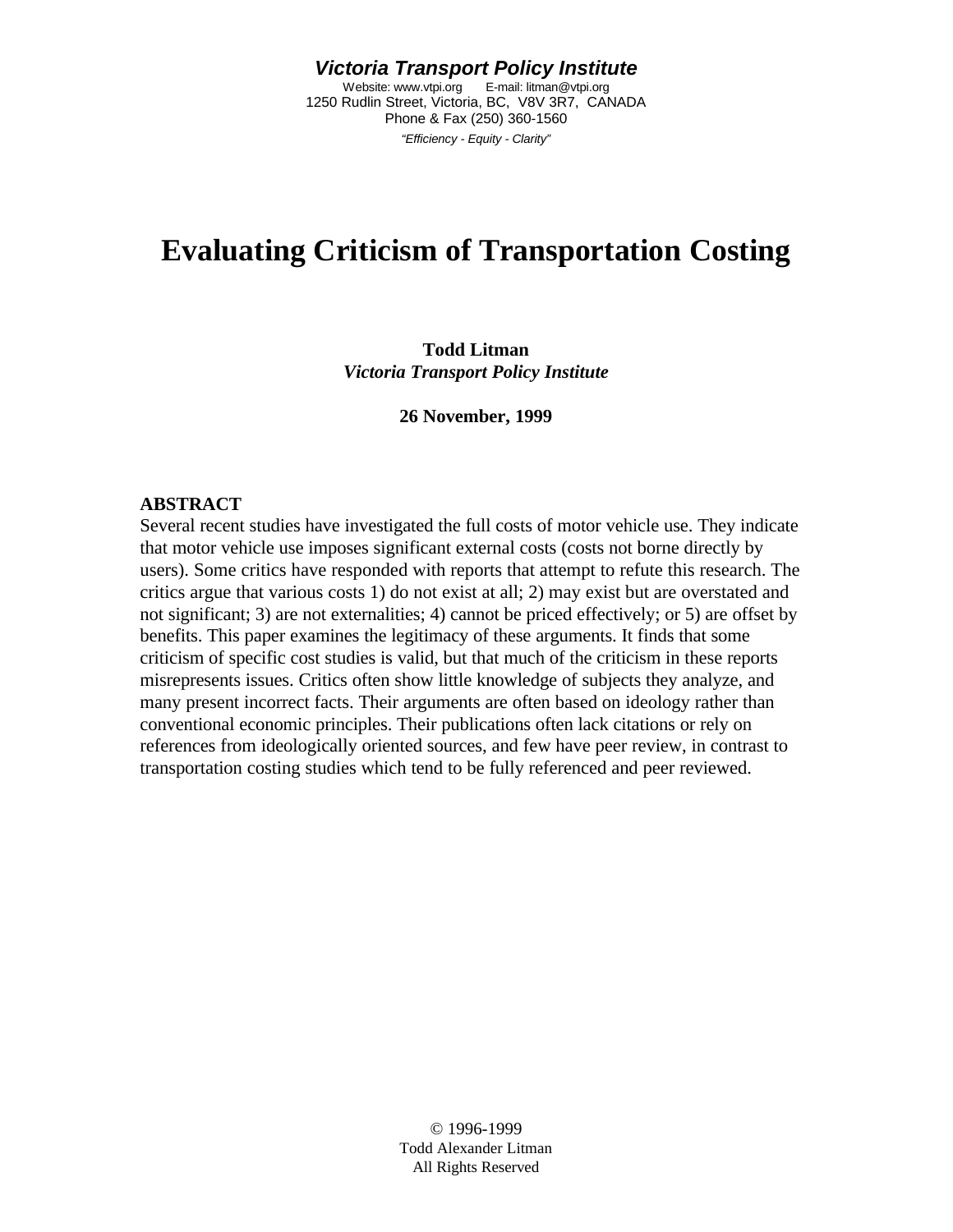## **Introduction**

Whether an individual consumer is purchasing a vehicle or travel ticket, or a government is making a transportation investment or policy decision, it important to know the full costs that such a decision will impose. The World Bank,<sup>1</sup> OECD,<sup>2</sup> USDOT,<sup>3</sup> and business journals<sup>4</sup> emphasize the importance of incorporating full costs, including indirect and external impacts, into transportation investment, pricing and policy decisions.

Some transport costs have been widely researched. Vehicle user cost information is widely available.<sup>5</sup> "Cost allocation" studies identify the roadway costs of different vehicle classes.<sup>6</sup> Economists have estimated the value of travel time and traffic accident risk under various conditions.<sup>7</sup> However, each of these account for only a portion of total transportation costs. Several recent studies attempt to calculate all transportation costs, including external and non-market costs. Examples of which are listed in Table 1.

Although their perspectives, methods and estimates vary, all of these studies identify significant external and indirect costs of motor vehicle use, some of which are frequently overlooked in transportation decision making. The existence of external costs implies that society could benefit from price and planning reforms that more effectively account for the full costs of transportation activities.<sup>8</sup>

-

<sup>1</sup> *Sustainable Transport: Priorities for Policy Reform*, World Bank (www.worldbank.org ), May 1996.

<sup>2</sup> European Conference of Ministers of Transport, *Urban Travel and Sustainable Development*, OECD (Paris; www.oecd.org), 1995.

<sup>3</sup> *Estimating the Impacts of Urban Transportation Alternatives*, National Highway Institute, USDOT (Washington DC; www.fhwa.dot.gov), 1995.

<sup>4</sup> "Taming the Beast," *The Economist*, 22 June 1996.

<sup>5</sup> Runzheimer International (www.runzheimer.com); Intellichoice (www.intellichoice.com); *Consumer Reports* and various automobile magazines.

<sup>6</sup> *1997 Federal Highway Cost Allocation Study*, USDOT (www.fhwa.dot.gov), 1997.

<sup>7</sup> Kenneth Small, *Urban Transportation Economics*, Harwood (Chur), 1992.

<sup>8</sup> Todd Litman, *Socially Optimal Transport Prices and Markets*, VTPI (www.vtpi.org), 1999.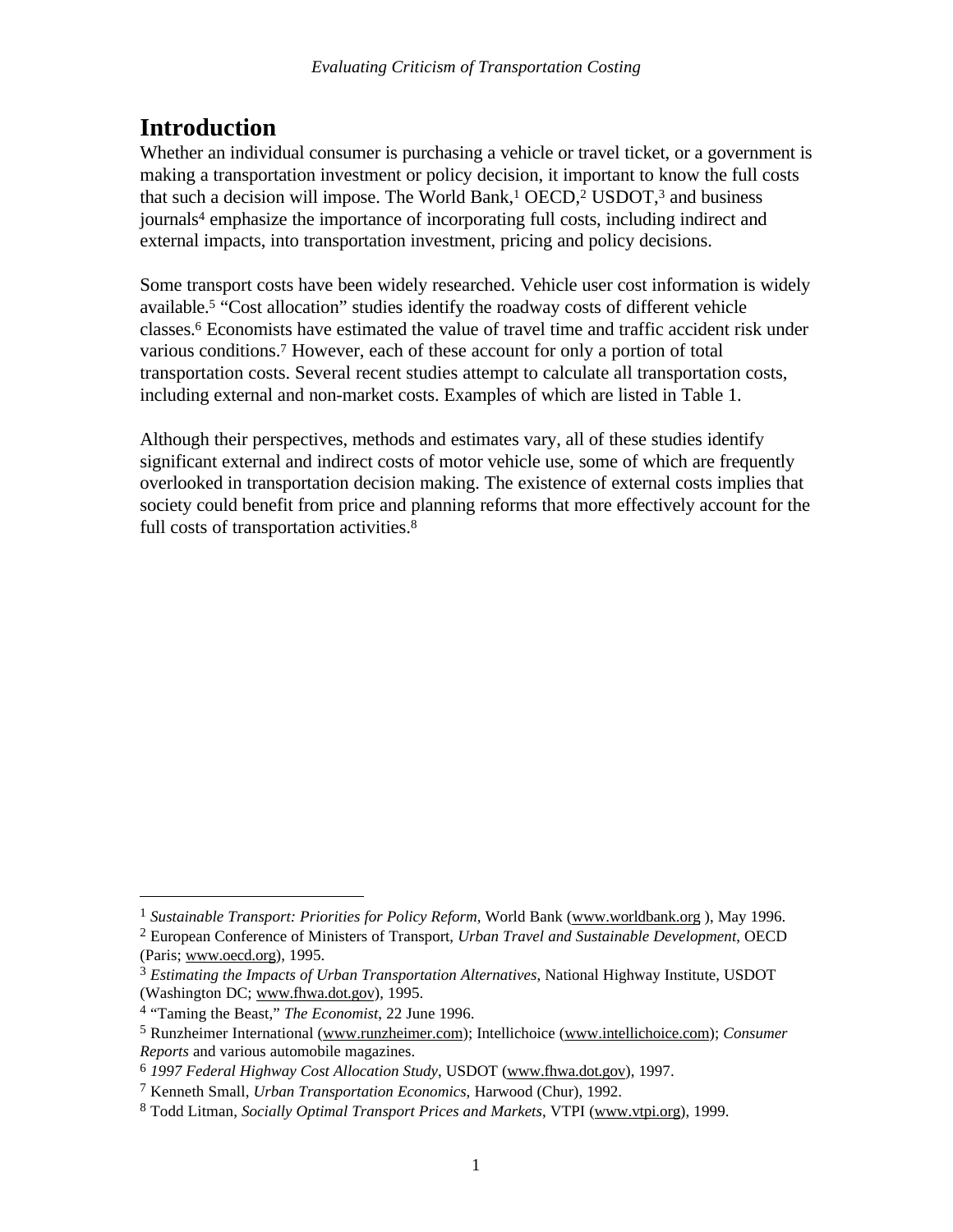## *Table 1* **Transportation Cost Studies**<sup>9</sup>

Apogee Research, Inc., *The Costs of Transportation* Conservation Law Foundation (Boston; www.clf.org), March, 1994.

Mark Delucchi, et al., *Annualized Social Cost of Motor Vehicle Use in the United States, Based on 1990-1991 Data*, Vol. 1-23, Institute of Transportation Studies (www.engr.ucdavis.edu/~its and www.ota.fhwa.dot.gov/scalds/DELUCCHI.pdf) UCD-ITS-RR-96-3, 1996-97.

John DeCicco and Hugh Morris, *The Costs of Transportation in Southeastern Wisconsin*, American Council for an Energy-Efficient Economy (Washington DC; http//aceee.org), 1998.

Per Kågeson, *Getting the Prices Right: A European Scheme for Making Transport Pay Its True Costs,* European Federation for Transport and Environment (Bruxelles), May, 1994.

Theodore Keeler and Kenneth Small, *The Full Costs of Urban Transport; Part III, Intermodal Cost Comparisons,* Institute of Urban and Regional Development (Berkeley), #21, July 1975.

KPMG (Van Seters, Levelton, Pammenter, Powell, Paul, Litman), *Cost of Transporting People in the British Columbia Lower Mainland,* Greater Vancouver Regional District (Burnaby), 1993.

KPMG, *The Costs of Transporting People in the City of Edmonton*, City of Edmonton, 1996.

Douglass Lee, *Full Cost Pricing of Highways,* National Transportation Systems Center (Cambridge; http://ohm.volpe.dot.gov), January 1995.

Todd Litman, *Transportation Cost Analysis; Techniques, Estimates and Implications*, Victoria Transport Policy Institute (www.vtpi.org), 1999.

James MacKenzie, Roger Dower and Donald Chen, *The Going Rate,* World Resources Institute (Washington DC; www.wri.org), June 1992.

David Maddison, David Pearce, Olof Johansson, Edward Calthrop, Todd Litman, Eric Verhoef, *The True Costs of Road Transport*, Earthscan (London), Blueprint #5, 1996.

Peter Miller and John Moffet, *The Price of Mobility: Uncovering Hidden Costs of Transportation,* NRDC (Washington DC; www.crest.org/efficiency/nrdc/mobility), 1993.

John Poorman, *Estimating Marginal Monetary Costs of Travel in the Capital District,* Capital District Transportation Committee (Albany), April 1995.

PSRC, *The Costs of Transportation; Expenditures on Surface Transportation in the Central Puget Sound Region for 1995*, Puget Sound Regional Council (www.psrc.org/costs.pdf), 1996.

Christopher Zegras with Todd Litman, *An Analysis of the Full Costs and Impacts of Transportation in Santiago de Chile,* IIEC (Washington DC, Santiago; www.iiec.org), 1997.

<sup>9</sup> Summaries of these studies are available in David Greene, Donald Jones and Mark Delucchi, *The Full Costs and Benefits of Transportation*, Spinger (Berlin), 1997; James Murphy and Mark Delucchi, "A Review of the Literature on the Social Cost of Motor Vehicle Use in the United States," *Journal of Transportation And Statistics*, Vol. 1, No. 1, January 1998, pp. 15-42; and Todd Litman, *Transportation Cost Analysis*, VTPI (www.vtpi.org), 1999.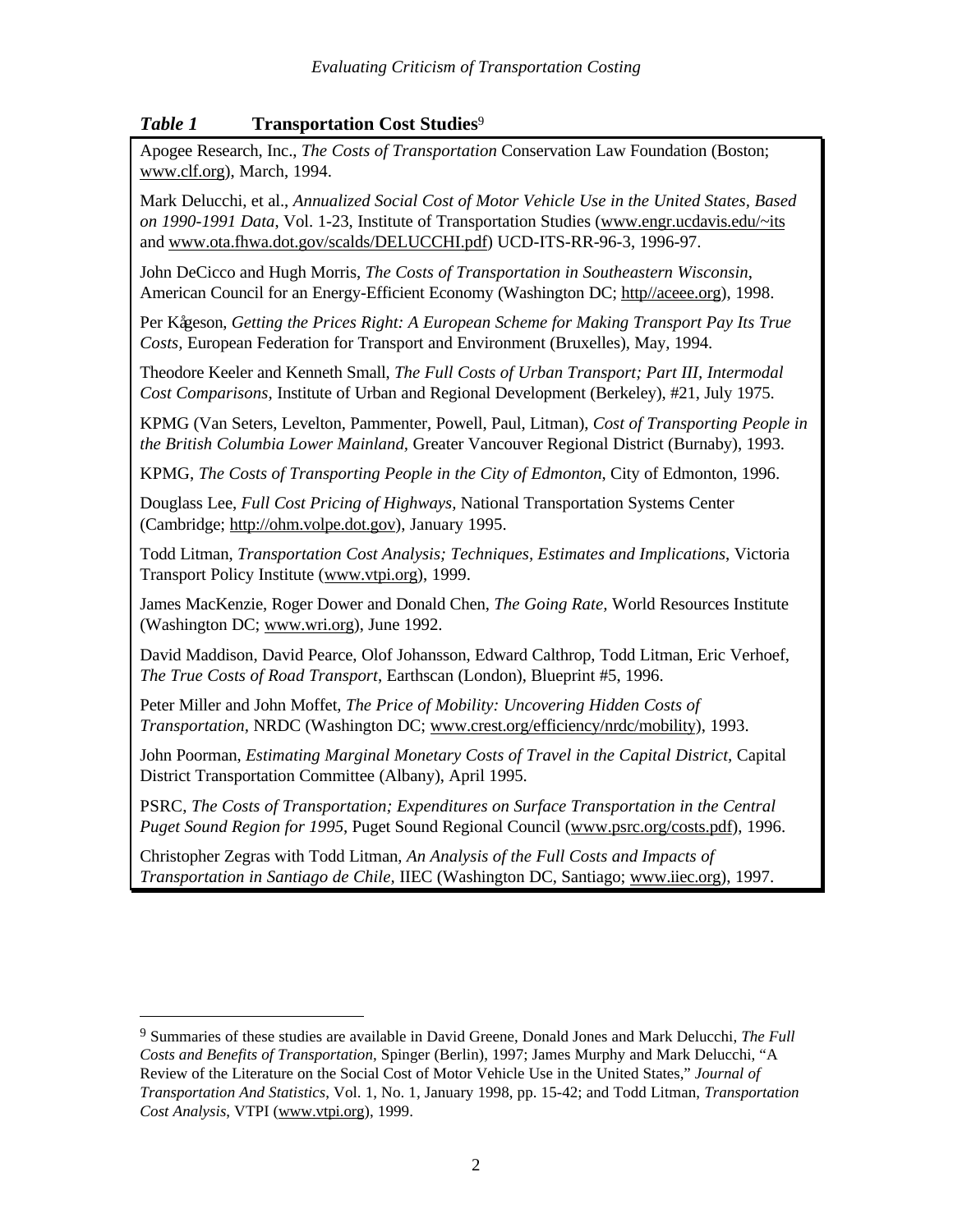Several individuals and organizations have responded with publications that criticize transportation costing analysis and these conclusions. Examples of these publications are listed in Table 2. This paper examines this criticism. The first section discusses common issues. The second section examines individual critics' publications.

## *Table 2* **Critics of Transportation Costing**

Eric Beshers, *External Costs of Automobile Travel and Appropriate Policy Responses,* Highway Users Federation (1776 Massachusetts Ave., NW, # 500, Washington DC 20036, 1994.

Roy E. Cordato, *The Central Planning of Lifestyles: Automobility and the Illusion of Full Cost Pricing*, Competitive Enterprise Institute (www.cei.org), 1997.

Wendell Cox and Jean Love, "Drivers Pay Their Own Way—And Then Some", *Governing*, April 1994; Public Purpose (www.publicpurpose.com).

Royola Dougher, *Estimates of the Annual U.S. Road User Payments Versus Annual Road Expenditures*, 1995; and *The Funding of Roads in the United States: How the Taxes and Fees Collected from Motorists are Spent,* American Petroleum Institute (Washington DC; www.api.org), 1997.

James Dunn, *Driving Forces; The Automobile, Its Enemies and the Politics of Mobility*, Brookings Institute (Washington DC; www.brookings.org), 1998.

Kenneth Green, *Defending Automobility: A Critical Examination of the Environmental and Social Costs of Auto Use,* Reason Foundation (Los Angeles; www.reason.org), 1995.

José A. Gómez-Ibáñez, "Estimating Whether Transport Users Pay Their Way: The State of the Art," *The Full Costs and Benefits of Transportation*, Springer (Berlin), 1997.

Thomas Hogarty, "The Social Benefits of Personal Vehicle Travel," *Transportation Quarterly*, Vol. 52, No. 2, Spring 1998, pp. 5-9; *Benefits of Road Travel and Transport*, Research Study #089, American Petroleum Institute (Washington DC; www.api.org), 1998.

Jack Mallickrodt, *Highway Subsidies*, (http://home.earthlink.net/~malli/hwysub.htm), April 1998.

Z. A. Spindler, *Automobiles in Canada; A Reality Check*, Canadian Automobile Association (Ottawa; www.caa.ca), 1997.

James Q. Wilson, "Cars and Their Enemies," *Commentary*, July 1997, pp. 17-23.

Criticism need not consist simply of fault-finding. Helpful criticism provides new perspectives and ideas, identifies both faults and merits, and puts a particular work into a larger context. Some transportation costing criticism raises legitimate issues and makes a healthy contribution to the discussion of transportation costing methods and conclusions. Beshers and Gómez-Ibáñez in particular identify weaknesses in early costing publications, many of which have been addressed in more recent studies.

However, most critics appear intent on discrediting and dismissing transportation costing rather than improving it. Most critics are supported by the automobile, petroleum or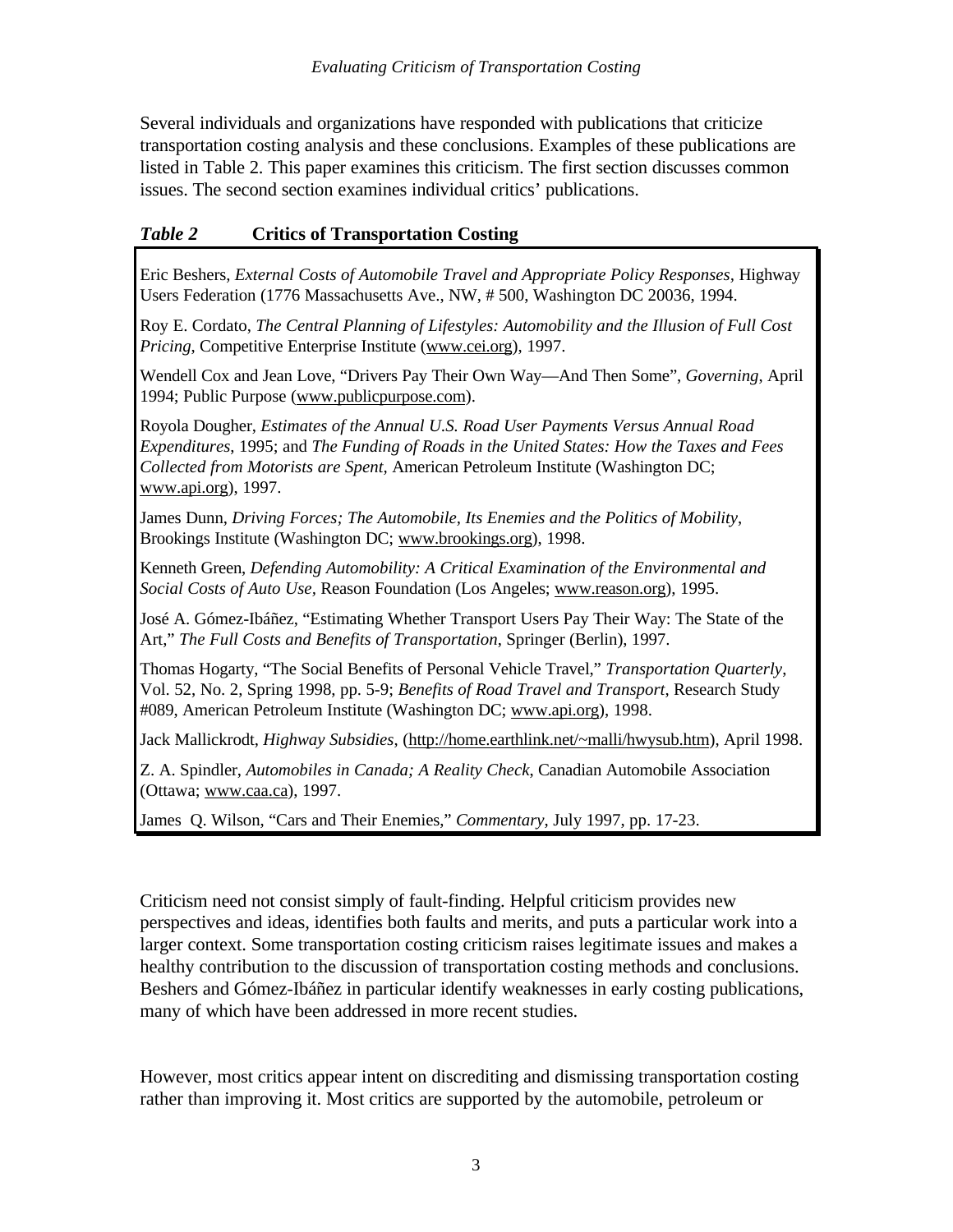highway industries. Their work appears intended to deflect support for reforms that may reduce these industries' profits. A few critics are ideologically opposed to reforms within the existing economic system (for example, Cordato and Green advocate a "property rights" philosophy that denies the concept of economic efficiency). Such ideological analysis begins with a conclusion, and works back to find supporting data and analysis, sometimes with little regard for accuracy. Only two of these thirteen publications had peer review.

There is nothing wrong with industry-sponsored research or promotion of alternative ideologies. However, it is important that readers appreciate the differences between transportation costing research and the critics' arguments. For example, people who cite Dougher, Mallickrodt or Spindler as evidence that motorists pay their fair share of costs should understand that these studies violate highway cost allocation principles and only take into account direct highway expenses, ignoring other external costs. Similarly Green's claim that driving is overpriced is based on selective cost estimates and a "property rights" framework rather than conventional economic principles.

Because of these fundamental differences in perspective and philosophy, the results of the critics' analyses cannot be legitimately compared with transportation costing studies. Unfortunately, they frequently are. For example, the Canadian Automobile Association presents Spindler's study as proof that driving is not subsidized, as a counter-argument to transportation cost studies, although his analysis violates standard cost allocation methods and misrepresents many issues related to external costs. Much of the critics' work appears to be little more than propaganda to justify the status quo, presenting incorrect or misrepresented information, spurious arguments, and hostile comments.

Critics might respond that transportation cost studies are equally biased. Some are sponsored by environmental organizations that are accused of being anti-automobile. However, other transportation cost studies have been performed by academic and independent research organizations. For example, Delucchi's research is sponsored by the University of California and funded by the U.S. Federal Highway Administration. Lee's work was sponsored and funded by the USDOT Volpe Transportation Systems Center. Poorman and PSRC studies were funded by local transportation agencies. Studies by Apogee and KPMG were performed by major research corporations. Most of these studies had peer review and all are based on conventional economic principles.

This is not to say that there are not errors, issues of disagreement, and uncertainty in the transportation costing literature, or that costing study results have not been misused. Below are some legitimate criticisms of transportation costing:

• Many cost estimates have significant variation and uncertainty. Although this is often acknowledged in the studies (some of which provide cost ranges), cost values are often reported as simple point values with little discussion of their variability. Since there are often several estimates of a particular cost, researchers should indicate the range of alternative estimates and explain why a particular estimate was selected for analysis.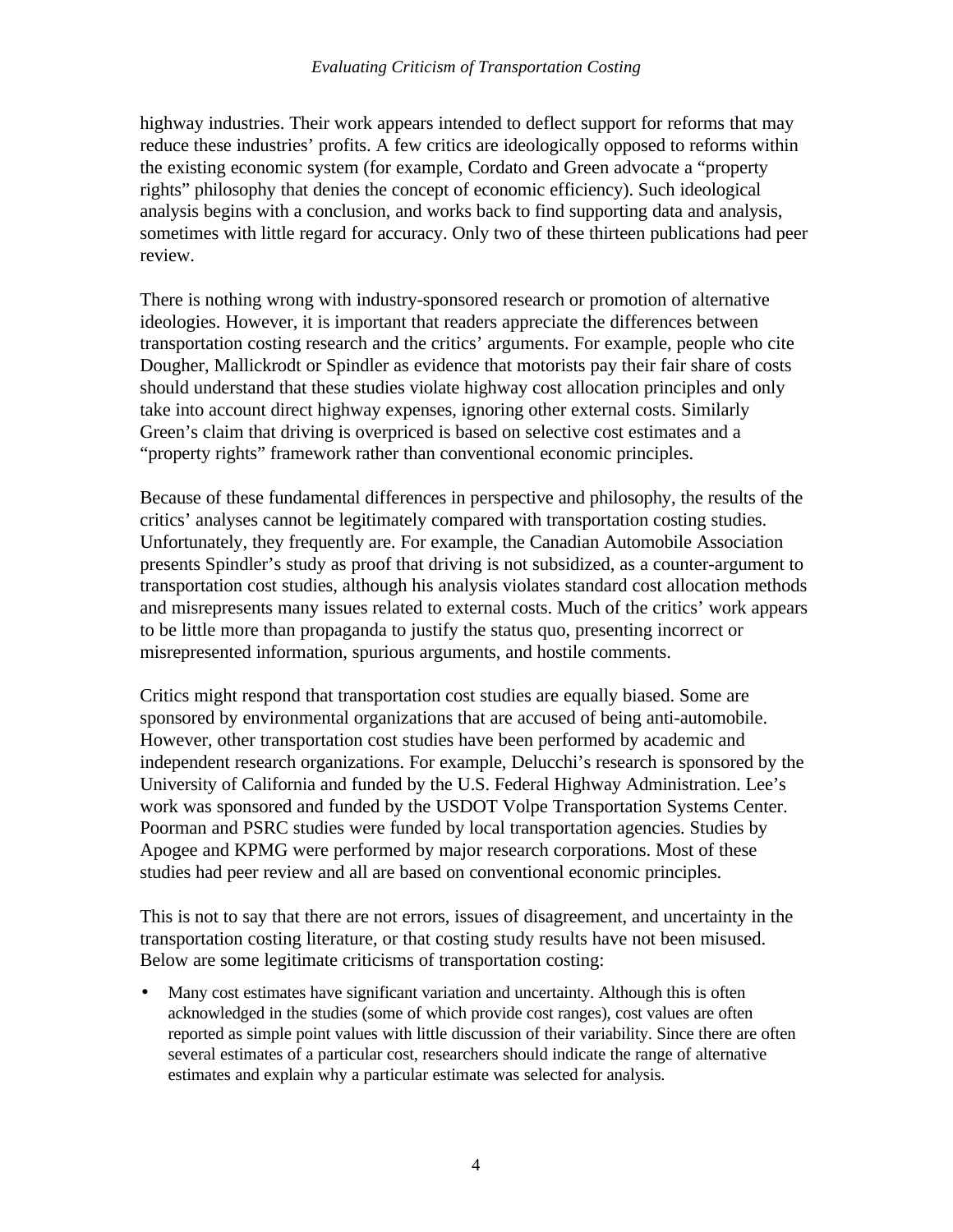- Some transportation costing studies provided insufficient details of assumptions and analysis to allow readers to understand how cost estimates were calculated.
- Published estimates usually reflect average costs, which can differ significantly from marginal costs. Marginal costs tend to vary significantly, depending on time, location and other factors, which can be difficult to measure.
- Many cost estimates are ultimately based on just a few original studies, some of which involved little research or are not appropriate for simple extrapolation to other situations. For example, most estimates of the number of parking spaces per automobile and the portion of urban land devoted to automobile facilities appear to be nothing more than guesses. Similarly, Hart's 1985 study of the municipal costs of motor vehicle services in Pasadena, California<sup>10</sup> has been widely used to calculate automobile subsidies in other communities where conditions may be quite different.
- Transportation costing must reflect the analysis context and objectives. For example, analysis of local equity impacts might exclude costs borne outside of the jurisdiction and focus on cost recovery at the household level (do households pay the costs imposed by their driving). Analysis of national economic efficiency implications of motor vehicle use could include virtually all costs, and focus on the relationship between prices and marginal costs for individual trips. Some studies fail to specify the context, or use inappropriate analysis methods (such as average rather than marginal cost values).
- It is inappropriate to add congestion externalities to motorists' costs when calculating total costs. Congestion externalities represent increased costs to other road users, so adding these costs together would double count some impacts.
- It is not appropriate to add up total external costs of vehicle use and convert this into an optimal fuel tax. A truly optimal price structure requires several price changes that target individual externalities.11 Fuel taxes may actually decline under optimal pricing.
- Transportation costing is sometimes presented inappropriately as a moral rather than economic issue. The existence of external costs does not mean that driving is "bad," that people who drive are irresponsible, or that people who use alternative modes are morally superior.

<u>.</u>

<sup>&</sup>lt;sup>10</sup> Stanley Hart, "An Assessment of the Municipal Costs of Automobile Use," self published graduate studies report (Pasadena) 1985.

<sup>11</sup> Todd Litman, *Socially Optimal Transport Prices and Markets*, VTPI (www.vtpi.org), 1999.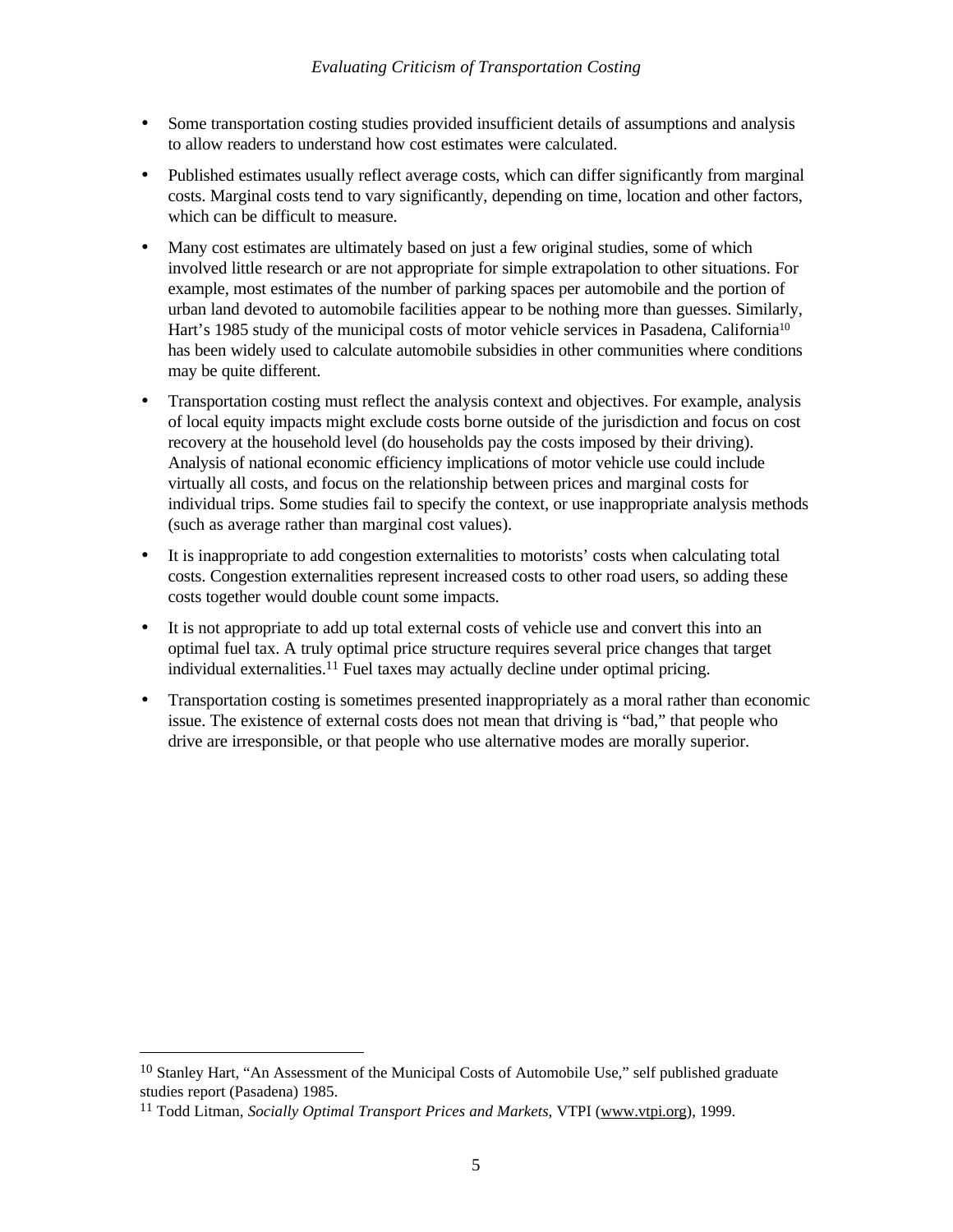## **Common Issues of Criticisms**

*This section discusses major criticisms of transportation costing.*

## **1. Uncertainty – Burden of Proof**

 $\overline{a}$ 

Some transportation costs are difficult to measure, either due to of limited research or because they are inherently difficult to quantify. For example, external parking costs are technically easy to calculate but until recently little effort had been made to measure them, while the land use impact costs of motor vehicle use are not only technically difficult to quantify, they are also difficult to attribute to a particular transport activity. As a result, transportation cost estimates involve various degrees of uncertainty.

But such uncertainty is not unique to transportation costing, nor is it an insurmountable problem. Many decisions involve uncertainty, but that does not stop consumers or communities from making choices based on the best available knowledge. Uncertainty can be addressed with several strategies, including expert consultations, surveys, sensitivity analysis, and targeted research. Critics legitimately concerned with cost uncertainty should support rigorous and independent research on these issues.

Critics of transportation costing often argue that uncertain costs should be excluded from analysis even if the existence of the cost can be demonstrated. They suggest that uncertain costs be treated as having zero value. This is analytically incorrect and skews results. It is more appropriate to use the best available estimates and apply sensitivity analysis. As stated by one expert, "*A crude approximation, made as exact as possible and changed over time to reflect new information, would be preferable to the manifestly unjust approximation caused by ignoring these costs, and thus valuing environmental damage as zero.*" 12

Excluding or using only low estimates of uncertain costs is often defended as being "conservative," implying caution. However, low cost estimates undervalue damages and risks, which may be less cautious and conservative than higher estimates. When a cost or risk is dismissed because of uncertainty, despite reasonable evidence of its existence, the results should be described as a *lower bound* of estimate, and decision makers should understand that the true costs are likely to be higher.

It may be unnecessary to incorporate monetized estimates of all costs in a particular situation. However, costs that are excluded from quantitative analysis because they are difficult to measure should be described qualitatively. For example, if analysis comparing alternative transport investments does not include a monetized estimate of sprawl costs, it could still discuss the likely land use impacts of the different alternatives, including information on economic, social and environmental costs of increased sprawl.

<sup>12</sup> Richard Ottinger, "Incorporating Externalities - The Wave of the Future," in *Expert Workshop on Lifecycle Analysis of Energy Systems*, OECD (Paris; www.oecd.org), 1993, p. 54.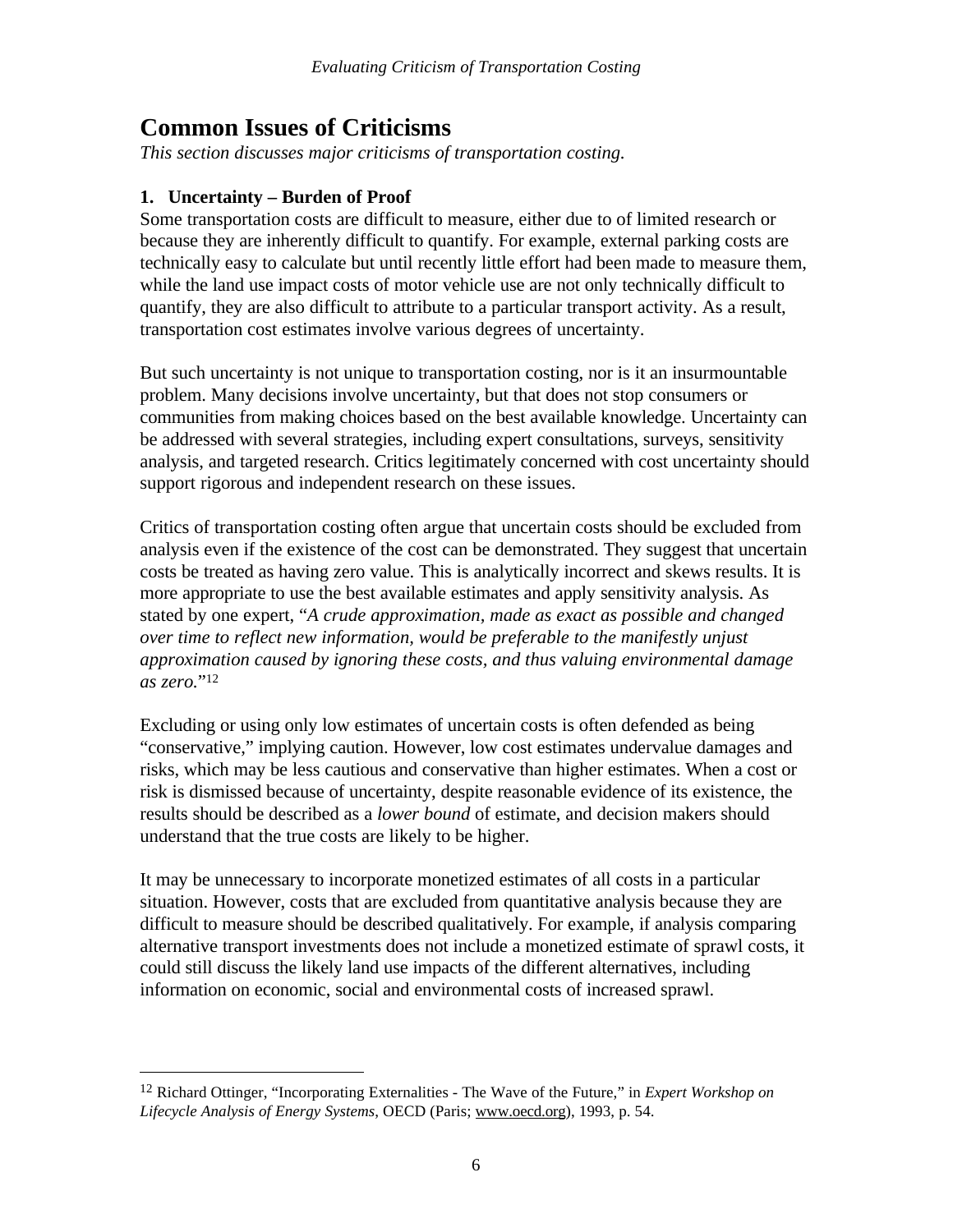## **2. Confusion About "Externalities" and "Subsidies"**

Some critics argue that congestion, crash and facility costs are not external since they are borne largely by motorists as a group. This argument reflects confusion about the concepts of external cost and subsidy. External costs are negative impacts not reflected in the price of a good. Subsidies are economic costs transferred from one individual or group to another.

These critics assume that sector level subsidy analysis (whether costs are shifted from one group to another) is the appropriate perspective for defining externalities. It usually is not. Sector level analysis is common in politics where decisions are based on group interests, but has little significance in economics, which focuses on decisions by individual consumers and firms. Both economic efficiency and equity require that external costs be defined at the individual level (i.e., the costs an individual consumer or household imposes and bears) as discussed below:

• *Economic efficiency* requires that prices reflect marginal costs. This gives consumers accurate price signals. If road user prices fail to reflect full marginal costs, consumers will drive more than is optimal, leading to problems such as excessive congestion, facility costs, taxes, accidents and pollution.

To describe this another way, internalizing costs gives consumers the savings that result when they drive less. Currently, if a motorist reduces mileage, the savings from reduced congestion, road and parking facility expenses, accidents and pollution are dispersed throughout society. By charging motorists directly for these costs they will individually capture the benefits that result when they drive less, which allows them to make efficient tradeoffs between the benefits and costs of each trip.

• *Horizontal equity* requires that individual consumers "pay for what they get and get what they pay for" unless a subsidy is specifically justified. External costs violate this principle, resulting in unfair cross-subsidies between individuals. Motorist's impacts on other motorists might be equitable if each imposes and bears equal costs, but in practice these impacts differ significantly between motorists. For example, a careless driver imposes accident risks on more cautious motorists. As a result, there are often significant cross subsidies from low cost to high cost motorists.

Sector level analysis implies that society is not concerned with costs individuals impose on others in the same group. This is arbitrary and easily manipulated because it depends on how groups are defined. Should groups be defined by travel mode, geography, income class, or some combination of these attributes? For example, is traffic noise caused by motorists from one neighborhood an internal or external cost when they drive in another neighborhood? Are motorcyclists included in the same group as car drivers for evaluating noise costs? Are noise costs internal if imposed on a resident of an automobile owning household who travels mainly by bicycle? Defining externalities at the sector level makes no more sense than to suggest that stealing is acceptable if committed against somebody who shares a "group" attribute (a common ethnic, consumer or income status).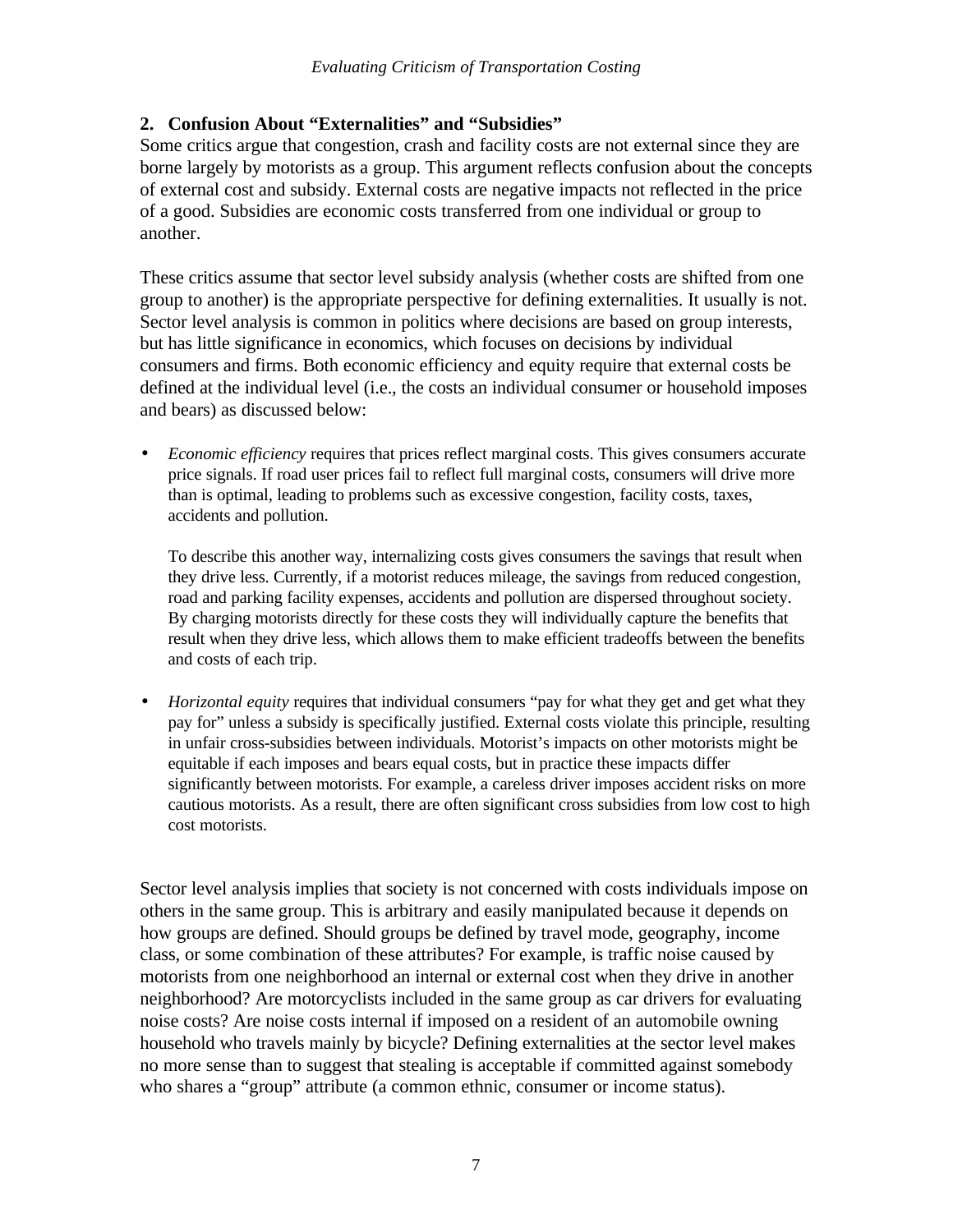To describe this another way, external costs represent a subsidy of one *good* at the expense of other *goods*. For example, free commuter parking makes driving cheaper but increases employment and business costs. This price distortion makes driving relatively cheaper than other modes, such as ridesharing, public transit and non-motorized travel. Only if markets are undistorted can consumers choose the combination of goods and services that provide the greatest benefit. For example, when employees are given a choice of parking *or* the cash equivalent some choose to shift mode and are better off as a result (or they would not make the change).13 Price distortions result in a cross-subsidy from households that drive less than average to households that drive more than average. For these reasons, economic efficiency and equity require that costs be internal at the individual level.

#### **External Costs Among Automobile Users**

Frances enjoys both bicycling and driving. Her neighbors, who also own automobiles, benefit when she shifts from driving to bicycling because it reduces local traffic noise and accident risk. When she drives, therefore, she imposes costs in terms of quiet and safety foregone. The fact that the cost is borne by other auto-owning households (who presumably impose comparable costs back on her and on each other), or that driving provides benefits, does not reduce the benefits to her neighbors (external benefits) when she bicycles rather than drives.

That all households in the neighborhood own automobiles does not mean that external costs offset each other. Some households impose greater traffic noise and accident risk than others. Households suffer inequitable impacts if the costs they impose total less than the costs they bear. External costs are economically inefficient if Frances does not receive an incentive to bicycle equal to the benefits her neighbors would enjoy from reduced driving. With such an incentive everybody could be better off, because Frances would choose to bicycle whenever her neighbors' benefits was sufficient to induce a shift.

Whether this incentive is positive (neighbors reward Frances when she bicycles) or negative (Frances compensates the neighbors when she drives) depends on "property rights." If driving is a right, then the neighbors must reward bicycling. If having a quiet and safe neighborhood is a right, then Frances must pay to drive as compensation for the external cost she imposes. In practice, these property rights are unclear, so a combination of positive and negative incentives are applied to encourage individuals to shift to modes that impose fewer external costs.

Regardless of property rights, driving imposes costs to the degree that not driving provides a benefit. External costs and benefits have a mirror image relationship: an increase in benefits indicates a reduction in costs, and an increase in costs indicates a reduction in benefits.

<sup>13</sup> Donald Shoup, "Congress Okays Cash Out," *Access*, No. 13, UCTC (http://socrates.berkeley.edu/~uctc), Fall 1998, pp. 2-8.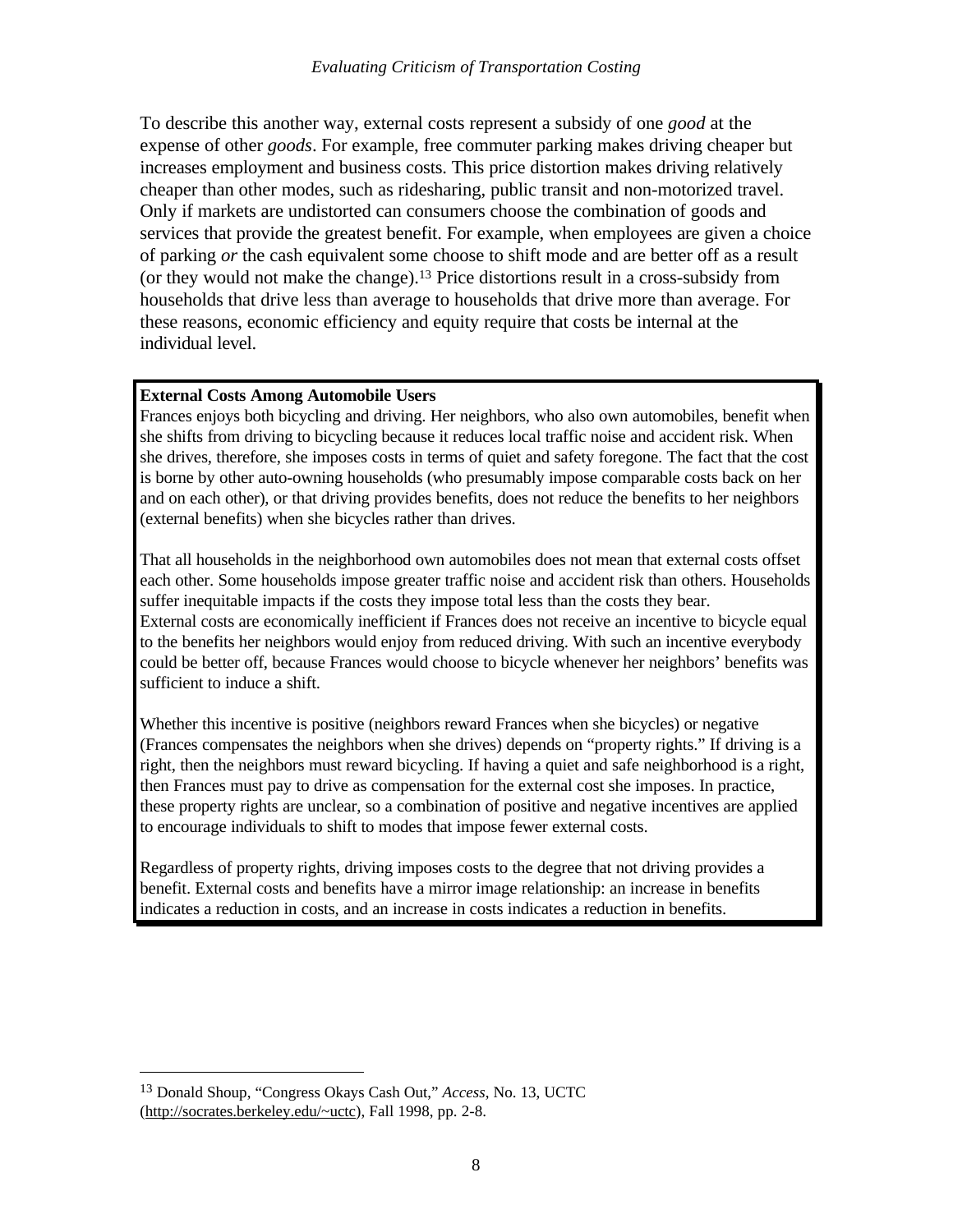## **3. Transportation Benefits**

Critics argue that focusing on costs ignores transport benefits. This is untrue. Most cost studies acknowledge the tremendous benefits provided by transport in general and automobile use in particular. In addition, most transport benefits are measured in terms of reduced costs. For example, road improvements reduce travel time, crashes and vehicle costs. Cost analysis is therefore the basis for measuring benefits as well as costs.

However, the simple existence of benefits does not itself justify underpricing. Consumers pay for most goods they use regardless of how beneficial, including food, clothing and shelter, except when a subsidy is specifically justified. Broad subsidies for driving are only justified if *external marginal benefits* (people benefit overall if their neighbors drive more) are significantly greater than *external marginal costs*. Studies have found few external benefits from driving, and virtually no external *marginal* benefits.<sup>14</sup>

As an analogy, food provides tremendous benefits. However, this does not mean that increased eating is necessarily beneficial, that current diets are optimal, or that society should subsidize all food, including luxury meals. At the margin (i.e., relative to current consumption) many people are better off eating less, because overeating is unhealthy and reducing food expenditures leaves more resources for other beneficial goods. Similarly, that mobility provides benefits does not prove that *more* driving is better or that all driving should be subsidized. Direct user payments of transportation costs allows consumers to trade costs against benefits for each trip, just as a la carte restaurant pricing allows diners to choose just the amount and combination of foods they want.

Beyond an optimal level additional travel provides declining and eventually negative marginal benefits. No person would spend all their time and money on transport. Neither should a community devote excessive resources to transport facilities. Transportation cost analysis helps determine optimal transportation investments and prices. The true benefits of driving are revealed in a market that offers consumers viable travel alternatives and fullcost pricing. If driving is really superior it shouldn't need subsidies, either directly or by allowing uncompensated external costs. Conversely, high levels of motor vehicle travel do not necessarily reflect maximum consumer benefit if the market is distorted by underpriced driving and underinvestment in alternatives.

Just as critics claim that consumer benefits justify underpricing, they also claim that increased highway expenditures provide economic benefits. The highway industry argues that increased roadway investments increase economic productivity and growth,15 but independent researchers find only marginal productivity benefits in regions that already have comprehensive road networks (i.e., paved roads to most destinations, even if they are

 $\overline{a}$ <sup>14</sup> Werner Rothengatter, "Do External Benefits Compensate for External Costs of Transport?", *Transportation Research*, Vol. 28A, 1991, p.321-328; Dr. Heini Sommer, Felix Walter, Rene Neuenschwander, *External Benefits of Transport?*, ECOPLAN (Bern), March 1993.

<sup>15</sup> *Transportation and the Economy*, AASHTO (www.aashto.org), 1998.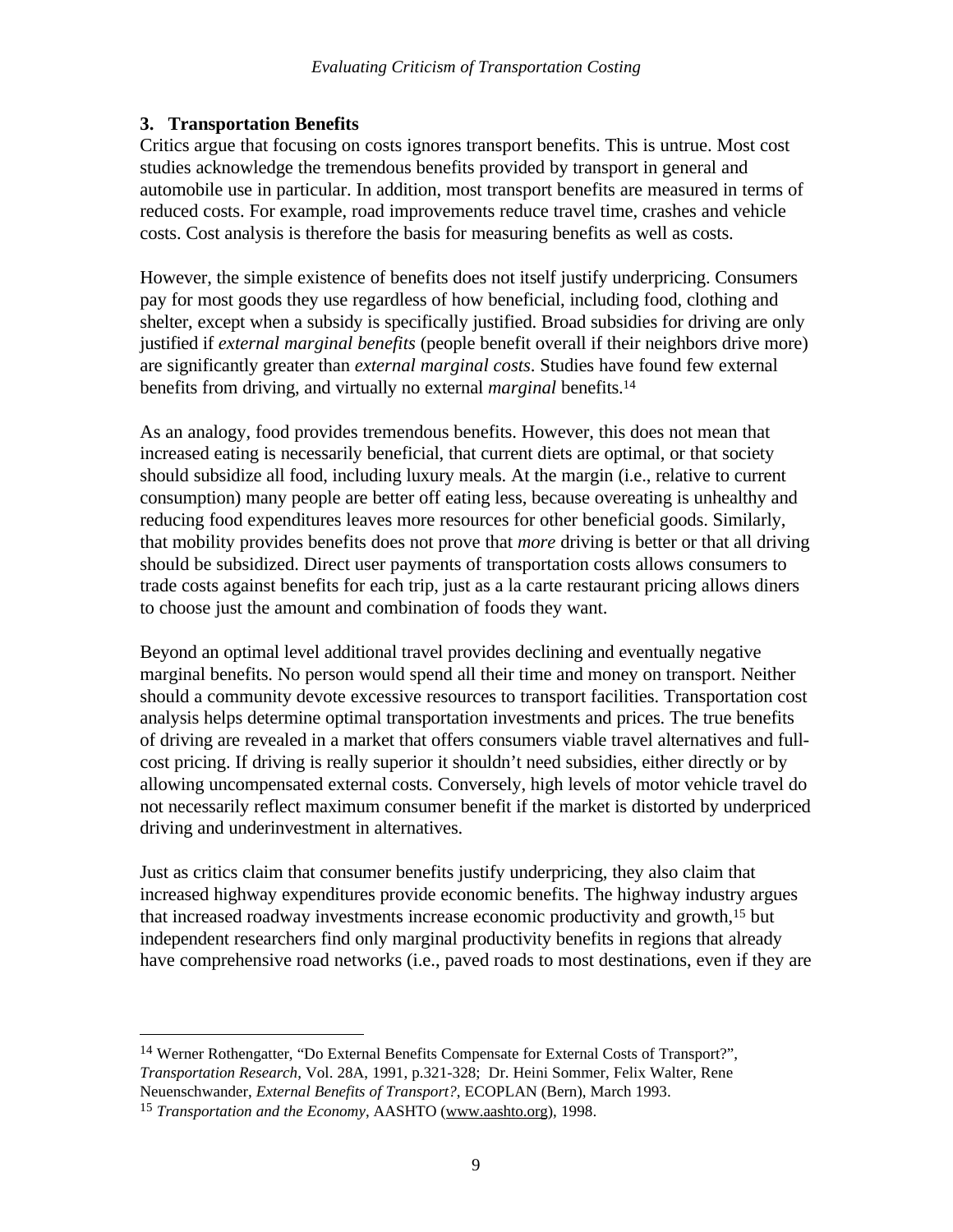congested during peak periods).16 Economic returns from highway expenditures have declined below that of private investments, a trend that can be expected as the most cost effective and beneficial projects have already been completed.<sup>17</sup>

Even if highway expenditures increase economic productivity, they are not necessarily the *best* investment, nor does it mean that underpricing and subsidizing motor vehicle *use* is good policy. Highway improvements can have harmful as well as beneficial impacts on a local economy.<sup>18</sup> Investments in alternative modes and management strategies that encourage more efficient use of existing road capacity tend to provide more economic benefit than expanding existing highways to reduce congestion.19 One major study found that economic growth rates are higher in regions with more diverse, less automobile dependent transportation systems.<sup>20</sup>

## **4. Affordability and Vertical Equity**

 $\overline{a}$ 

Critics claim that charging motorists for their external costs would harm the poor. They claim that higher user fees and investments in alternative modes creates an elitist transport system that benefits the rich (who would enjoy uncongested roads), while low income motorists are forced to use inferior travel options, such as public transit, walking and bicycling. But these arguments ignore important points:

- Underpricing automobile travel reduces travel choices (transit, walking and bicycling) and increases travel costs for non-drivers, which is vertically inequitable (i.e., it harms disadvantaged people). More optimal pricing and investments could improve travel options by increasing demand for alternative modes, benefiting economically, physically and socially disadvantaged non-drivers.
- Subsidies to driving increase housing costs, taxes, and other consumer costs. A price shift that increases automobile costs while reducing housing and tax cost would tend to benefit lowincome households, who tend to drive less than average.
- Optimal pricing can be structured to address equity concerns. For example, fees can increase with annual mileage, residents could receive a limited number of free or discounted toll passes (providing a basic amount of affordable driving), and revenues can reduce regressive taxes or improve mobility services for non-drivers, providing overall equity benefits.

<sup>16</sup> Amy Helling, "Transportation and Economic Development; A Review," *Public Works Management & Policy*, Vol. 2, No. 1, July 1997, pp. 79-93; Marlon Boarnet, "New Highways & Economic Productivity: Interpreting Recent Evidence," *Journal of Planning Literature*, Vol. 11, No. 4, May 1997, pp. 476-486. <sup>17</sup> M. Ishaq Nadiri and Theofanis Mamuneas, *Contribution of Highway Capital to Output and*

*Productivity Growth in the US Economy and Industries*, FHWA (www.fhwa.dot.gov/aap/gro98cvr.htm), 1998.

<sup>18</sup> Standing Committee on Trunk Road Assessment, *Transport Investment, Transport Intensity and Economic Growth*, DETR (London; www.roads.detr.gov.uk/roadnetwork/heta/sactra98.htm), 1997.

<sup>19</sup> Phil Goodwin, *Solving Congestion*, Inaugural lecture for the Professorship of Transport Policy, University College London (www.ucl.ac.uk/~ucetwww/pbginau.htm), 1997.

<sup>20</sup> Todd Litman and Felix Laube, *Automobile Dependency and Economic Development*, VTPI (www.vtpi.org), 1998.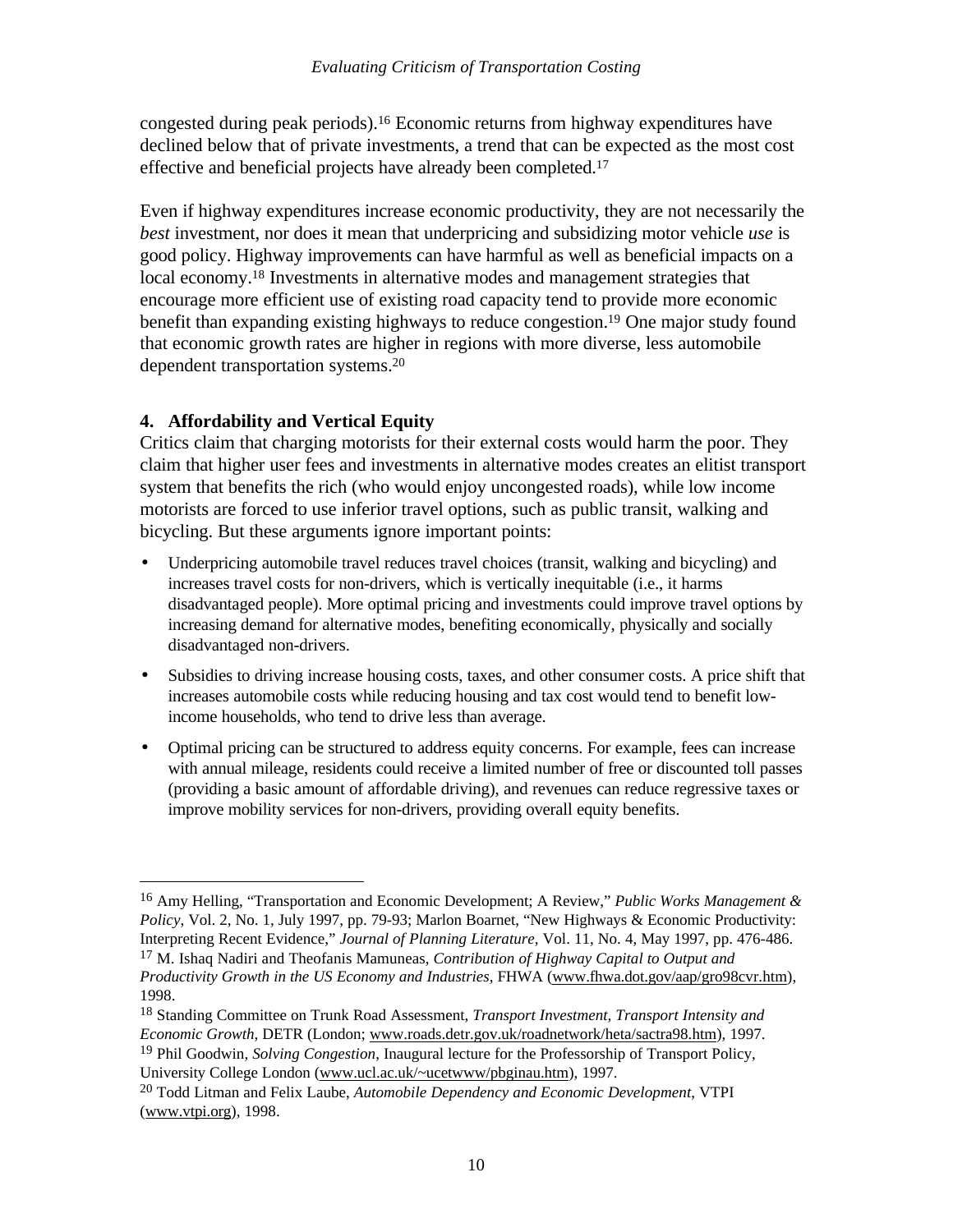## **5. Roadway Cost Recovery – Conflicting Studies**

There are many highway cost allocation studies which investigate whether user fees cover the roadway costs of each vehicle class.21 Some transportation costing critics attempt to demonstrate that motorists pay their fair share of costs.22 However, the critics' analyses violate standard cost allocation principles.<sup>23</sup>

Highway cost allocation makes a distinction between general taxes and user fees. Taxes and fees applied broadly to other classes of taxpayers (e.g. sales taxes) are not considered highway user fees*.* <sup>24</sup> True user fees (special fuel taxes, vehicle registration fees and tolls) are charged *in addition to* general taxes. As an example, property taxes are a general tax, while municipal utility charges for water, sewage, and garbage collection are user fees for particular services. A homeowner cannot fairly claim that paying their utility fees satisfies property tax obligations, or vice versa. Similarly, roadway user fees are intended to reimburse governments for road use costs beyond general taxes.

Some critics violate this principle by treating all taxes as user fees, including general sales and property taxes on motor vehicles and vehicle fuels.25 Suggesting that all taxes charged on automobiles and fuel are user fees is equivalent to suggesting that automobiles and vehicle fuel should be general tax exempt. If all taxes were treated as user fees no funds would be available for general government services, and user groups could make absurd demands: taxes on hats would be dedicated to public hatracks, and computer users could demand that taxes on software be dedicated to subsidize electricity or modems.

Critics challenged highway cost allocation methods, such as inclusion of \$5.7 billion in transit funding as a roadway cost in the *1997 Federal Highway Cost Allocation Study*. 26 On the other hand, they don't mention that a number of government expenditures for roadway and traffic services were excluded from this study. For example, highway patrol expenses are considered motor vehicle costs, but not the costs of local police and other municipal employees when they provide the same services. A number of studies indicate that the costs of such traffic services are significant. For example, Delucchi estimates motor vehicle costs borne by municipal governments include \$8.2-12.2 billion for police

<u>.</u>

<sup>21</sup> Joseph Jones and Fred Nix, *Survey of the Use of Highway Cost Allocation in Road Pricing Decisions*, Transportation Association of Canada (Ottawa; www.tac-atc.ca), August 1995; *1997 Federal Highway Cost Allocation Study*, USDOT (www.fhwa.dot.gov), 1997.

<sup>22</sup> Dougher, 1993; Green, 1995; Mallickrodt, 1998; and Spindler, 1997. Beshers, 1993 cites Dougher.

<sup>&</sup>lt;sup>23</sup> Hugh Morris and John DeCicco, "Revisiting the Extent to Which User Fees Cover Road Expenditures in the United States," *Transportation Research Record 1576*, 1997, pp. 56-63.

<sup>24</sup> Urban Institute, *Rationalization of Procedures for Highway Cost Allocation*, Trucking Research Institute (Washington DC), 1990, p. 53.

 $25$  Dougher, 1993; Green, 1995; Mallickrodt, 1998; and Spindler, 1997.

 $26$  Kenneth Green made this argument during personal communications, July 1999. Including transit expenditures can be justified for the sake of option value (to maintain a basic level of mobility for nondrivers, just as ship passengers pay for lifeboats), and because on some corridors, transit improvements are the most cost effective way to reduce roadway traffic congestion. See Daniel Brod and David Lewis, *The Congestion Management Role of Transit in Strategic Corridors*, Paper 971393, TRB Annual Meeting (www.nes.edu/trb), January 1997.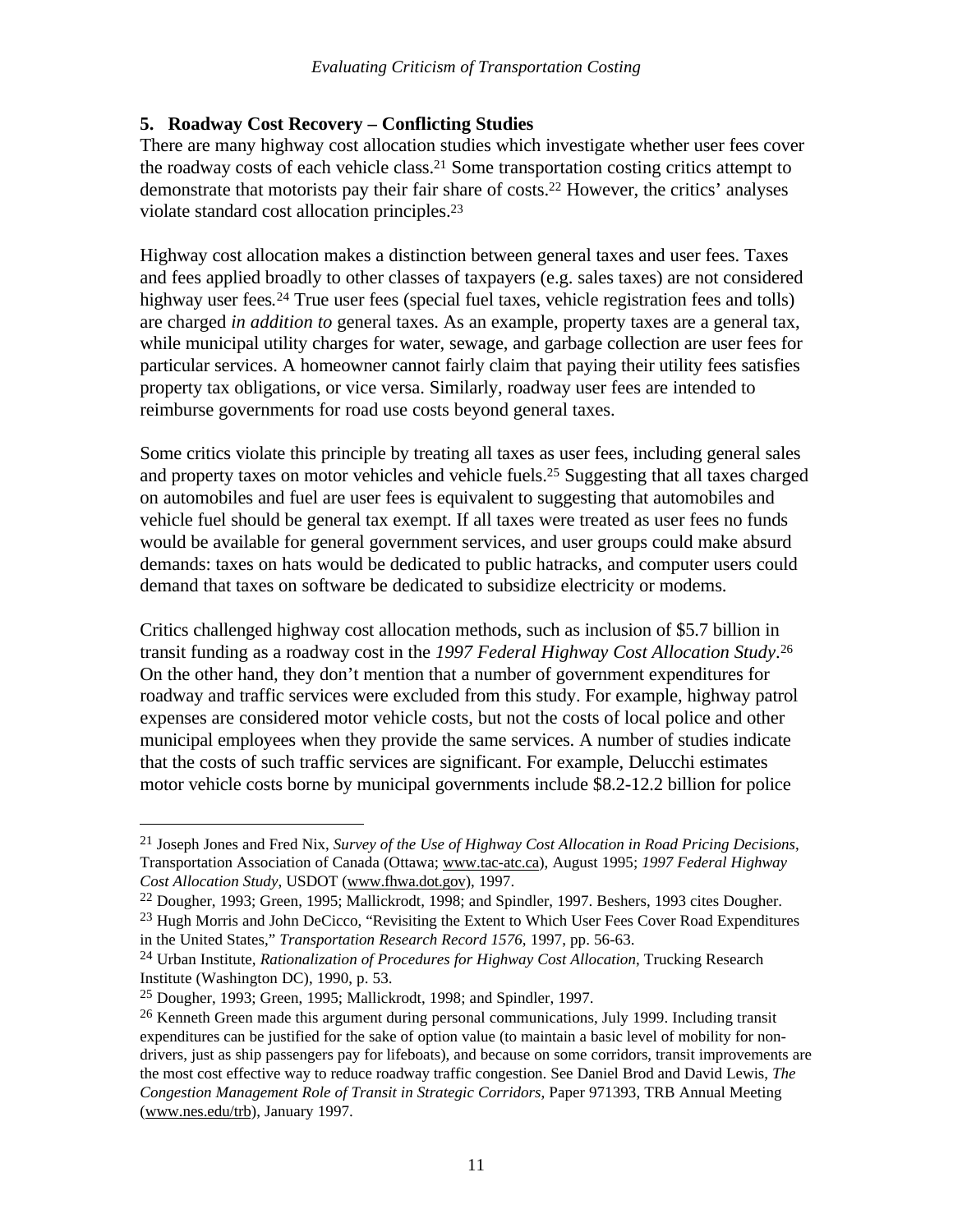services, \$0.7-2.8 billion for fire protection services, and \$8.7-12.4 billion in judicial and jail expenses.27 Similarly, highway cost allocation studies usually ignore the opportunity costs of land, although many economists point out that such land is a valuable resource with significant opportunity costs that should be charged against road users.<sup>28</sup>

Highway advocates consider "diversions" of fuel taxes to non-highway accounts represents an overpayment by motorists. However, fuel is often exempt from general taxes, which is estimated to be equivalent to a 30% general tax discount.29 Thus, a portion of "special" vehicle fuel taxes represent general taxes foregone. Using special fuel taxes for non-highway purposes can be considered to offset these general tax exemptions, or they can be considered an excise tax to fund government expenditures that support the petroleum industry.<sup>30</sup>

#### **6. Anti-Automobile, Anti-American and Anti-Consumer**

Some critics claim transportation costing is unpatriotic and harmful to consumers.<sup>31</sup> They portray themselves as defending American's freedoms and liberty against efforts to force consumers to "give up their cars" and be forced into undesirable travel modes. Cost-based pricing is described as "punitive," as if intended to castigate motorists for bad behavior.

Such statements reflect a fundamental misunderstanding of transportation costing and the market principles on which it is based. Transport costing is not a debate about whether automobiles are "good" or "bad," or a popularity contest between modes. It is a technical exercise to identify the full impacts of various transport options. Accurate costing information is the basis for making fair and rational transport decisions. Price reforms are not a punishment, they simply reflect direct user payment of costs, just as users are expected to pay for most goods they consume.

Transport costing and TDM programs are no more "anti-automobile" than a healthy diet is "anti-food." An optimal diet requires an appropriate balance of foods. An optimal transport system requires an appropriate balance of travel choices. Market distortions that reduce consumer choice or underprice driving do not provide overall benefits. Market reforms associated with least-cost investments or full-cost pricing are not intended to force consumers to give up driving that they value. Under virtually any optimal transport system motor vehicles are likely to remain the most common form of transport overall. But some travel would probably shift to other modes because consumers consider themselves better off overall when given better choices and price signals.

<sup>27</sup> Mark Delucchi, *Annualized Social Cost of Motor-Vehicle Use in the U.S., 1990-1991; Report #7*, Institute of Transportation Studies (Davis; www.engr.ucdavis.edu/~its), 1998. Annual costs in 1991 dollars.

<sup>28</sup> Robert Poole, "Privatization: A New Transportation Paradigm," *Annals,* AAPSS, 553, Sep. 1997, 94- 105.

<sup>29</sup> Joe Loper, *State and Local Taxation: Energy Policy by Accident*, The Alliance to Save Energy (Washington DC; www.ase.org), 1994.

<sup>30</sup> Roland Hwang, *Money Down the Pipeline: Uncovering the Hidden Subsidies to the Oil Industry*, Union of Concerned Scientists (Berkeley; www.ucs.org), 1995.

<sup>&</sup>lt;sup>31</sup> In particular Beshers, Cardato, Cox & Love, Green, Spindler and Wilson.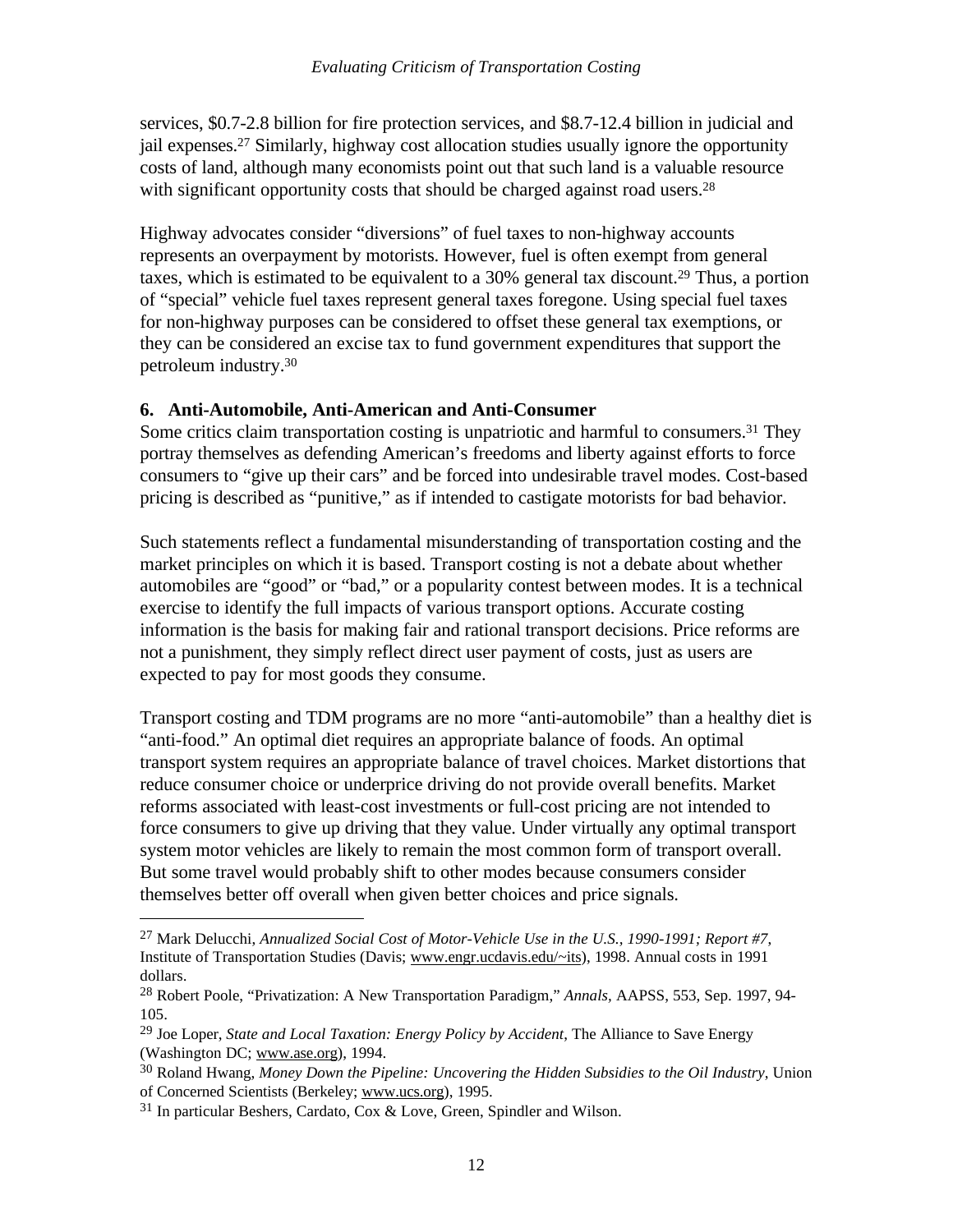Critics are wrong to claim that they are defending consumer choice. Underpricing motor vehicle use not only requires individuals to bear uncompensated costs (tax expenses, accident risk, air pollution, noise, etc.), but it also results in a less diverse transportation system, reducing consumer choices.

#### **7. Focusing on Pricing Rather Than Costs**

Some critics assume that transportation costing is only relevant to vehicle pricing.<sup>32</sup> They then claim that transportation costing is irrelevant because price reforms are "punitive" and politically unacceptable. This overlooks other possible applications of costing research, including investment analysis, facility design (for example, making tradeoffs between mobility and safety for various types of road users), regulations (such as parking requirements in zoning codes), and equity analysis. It misrepresents the concept of "cost" as used by economists, with legal concepts and practical issues related to pricing.

For example, Green (p. 19) concludes that the barrier effect (reduced mobility to pedestrians and cyclists due caused by motor vehicle traffic on a road) is not really a cost because it is not a "billable" fee to motorists. But economists do not define costs in such legal terms, nor do they assume that all costs must be compensated. "Cost" means that a benefit is foregone. In the case of the barrier effect the question is simply, "Would pedestrians and cyclists experience benefits from increased mobility if they didn't encounter roads with heavy vehicle traffic?" Studies show that they would. Whether it is fair or practical to charge motorists a fee for this cost is a separate issue. The concept of the barrier effect and estimates of its magnitude are relevant when evaluating the benefits and equity implications of pedestrian crossing improvements, urban street speed limits, traffic calming projects, TDM programs, traffic management plans, and land use alternatives (such as the benefits of locating public schools within neighborhoods where students have no busy streets to cross).

#### **8. Access Benefits of Roads**

Some critics argue that because local roads provide basic access their costs should be charged to property owners rather than to motorists. This argument may apply to the first increment of capacity (i.e., a narrow, lightly paved road), but costs for additional roadway capacity and most maintenance and operating activities result from motor vehicle use. A special investigation in the 1988 Federal Highway Cost Allocation study concluded that the marginal increase in basic access provided by additional road capacity is small and declining, so the justification for charging land owners rather than users for roadway projects is weak and decreasing.<sup>33</sup> The justification would be even smaller now.

<sup>32</sup> In particular, Green, Cardato and Spindler.

<sup>33</sup> "An Analysis of Highway Revenues and Cost Responsibility for Non-Users,"Appendix F, *Final Report on the Federal Highway Cost Allocation Study*, USDOT, 1982.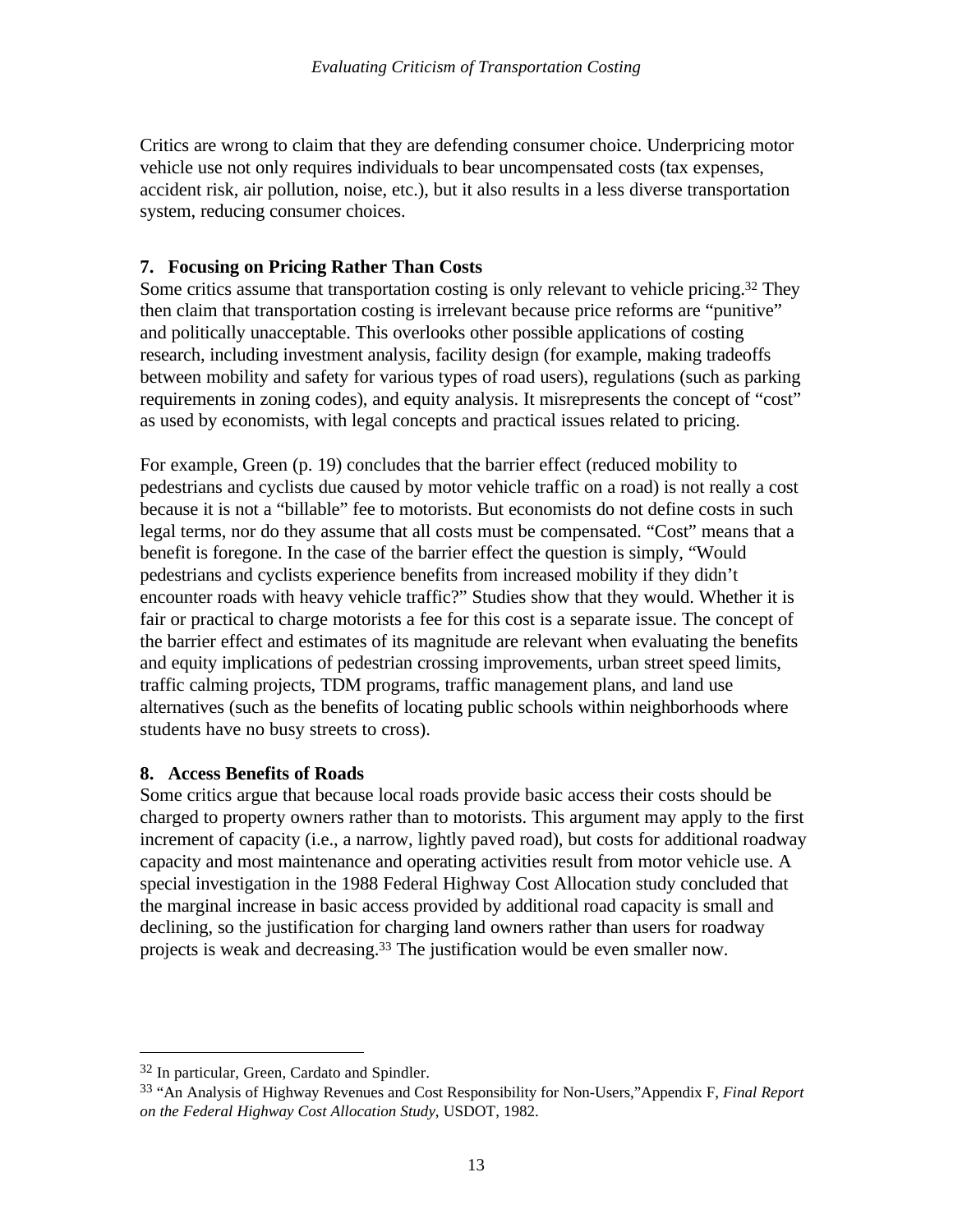Current roads are typically four lanes wide (two traffic lanes and two parking lanes) implying that 50-75% of road area is required to meet the needs of motor vehicles, rather than just basic access. Since most communities have well-developed roadway systems that easily satisfy basic access needs, the costs of increasing road capacity are generally for motor vehicle use. Most road wear results from motor vehicle use (particularly from heavy vehicles and cars with studded tires). Even pedestrian and bicycle facility costs could be charged to driving if automobile traffic is considered to degrade the bicycling and walking environment, creating the need for separate facilities. This implies that most current road expenditures can be considered motorists' responsibility.

## **9. Problems are Self Correcting**

 $\overline{a}$ 

Critics often argue that automobile costs are being solved through technological progress, frequently citing claims that air pollution has been reduced by 95% through emission controls over the last few decades. This is an exaggeration. Engine and fuel changes mandated by state and federal laws have significantly reduced regulated tailpipe emission rates under standard test conditions. However, actual emissions are greater than these tests indicate because vehicles often operate outside of design conditions (cold engines, ineffective emission controls, etc.) and because not all air pollutants are regulated tailpipe emissions (including  $CO<sub>2</sub>$ , mechanical particulates and toxins).<sup>34</sup>

Similarly, although automobile occupant crash protection has increased through technological improvements, much of this has been offset by increased vehicle speeds and mileage, resulting in little reduction in per capita crash risks.

<sup>34</sup> *Mobility and Access, Transportation Statistics Annual Report 1997*, BTS (www.bts.gov), p. 109-110.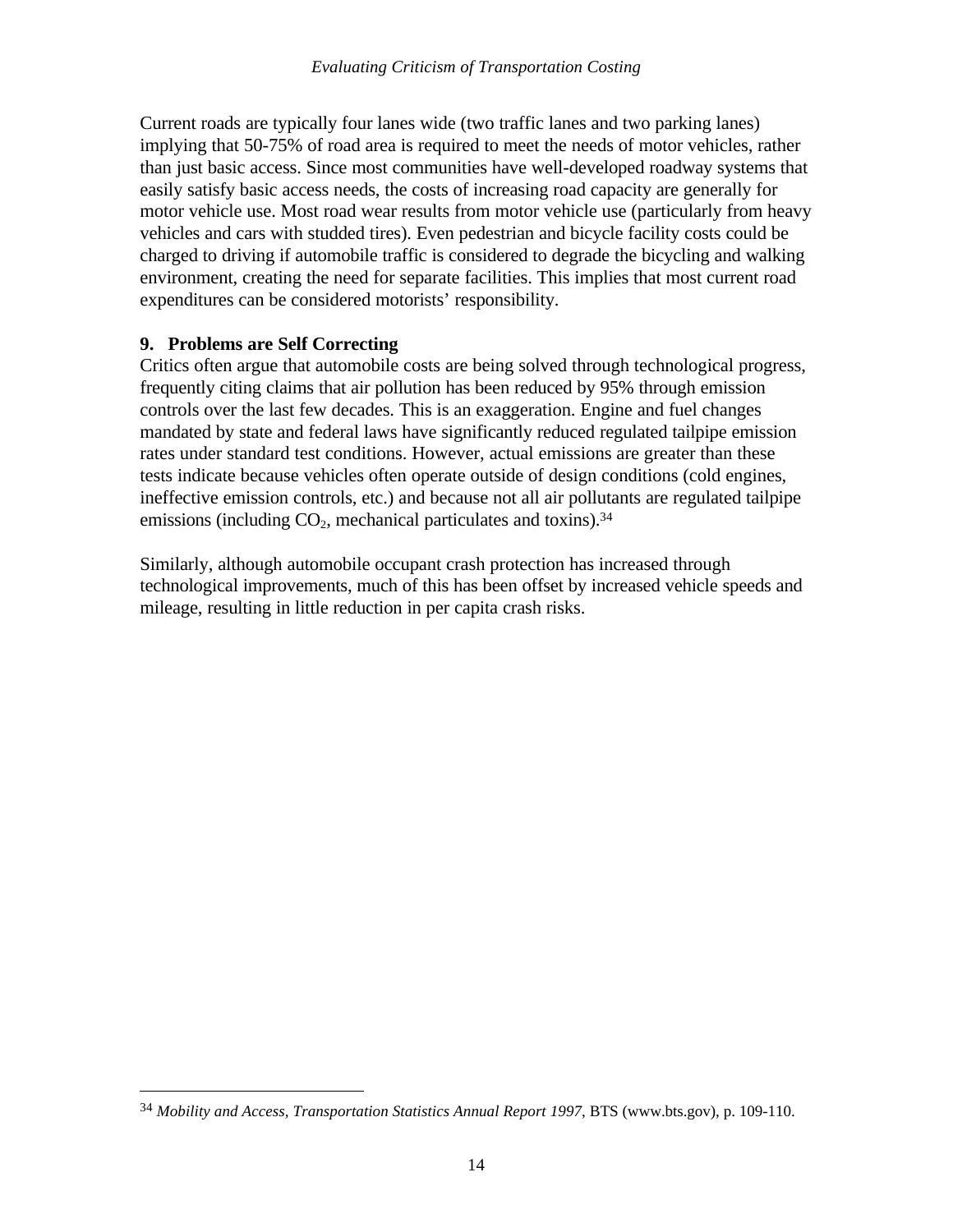## **Bibliography of Transportation Costing Criticism**

*This section investigates specific arguments made by critics.*

## **1. Eric Beshers,** *External Costs of Automobile Travel and Appropriate Policy Responses***, Highway Users Federation (Washington DC), 1994.**

The Highway Users Federation is a coalition of motor vehicle and highway development industries whose interests are road construction and minimizing the costs of road use. This paper responds to articles by Professor John Pucher arguing that motor vehicle taxes should increase to internalize externalities and encourage more efficient travel behavior.

Beshers agrees that there are significant external costs associated with automobile use, and that policy changes are justified, including congestion pricing, emission charges and measures to reduce the negative impacts of sprawl. His main point is that such policy corrections should not be excessive. He emphasizes that pricing should be closely tied to specific consumer choices (a point also made in much of the transport costing literature), not blunt instruments such as increased fuel taxes.

#### *Roadway Costs*

Beshers states incorrectly that drivers pay 99% or more of road costs (the *1999 Federal Highway Cost Allocation Study* found that automobile user fees cover only 70% of total roadway costs).35 His argument is based on three mistakes. First, he includes general taxes among vehicle user charges, which is inconsistent with standard economic practice, as discussed earlier. Second, he excludes borrowing expenses as a cost because "*Whether or not a government has elected to finance a particular expenditure through debt issuance has no bearing on the level of real resources expended for highway purposes.*" This argument is wrong. Borrowing costs are real costs that represent the time value of resources and the opportunity costs of deferring consumption. Road users pay this cost to obtain roadway investments years earlier than would be possible under pay-as-you-go financing.

Third, Beshers excludes local road costs on the assumption that such roads are for "access." But access for non-drivers requires a less expensive local road system than what is required for motor vehicle traffic. Most current local roads are much wider than required for a non-automotive transportation system.<sup>36</sup> Motor vehicles cause most road wear and create the need for most new construction costs, even at the local level. The incremental costs of an automobile oriented road system over a basic, non-automotive road system should be charged to drivers, which represent nearly all current roadway expenditures.

 $\overline{a}$ <sup>35</sup> *1997 Federal Highway Cost Allocation Study*, USDOT (www.ota.fhwa.dot.gov/hcas/final).

<sup>36</sup> Harry Dimitriou, *Urban Transport Planning, A Developmental Approach*, Routledge (NY), 1992, p. 136; Herbert Levinson, *Transportation and Traffic Engineering Handbook*, Institute of Transportation Engineers/Prentice Hall (Englewood Cliffs, NJ), 1982, p. 256.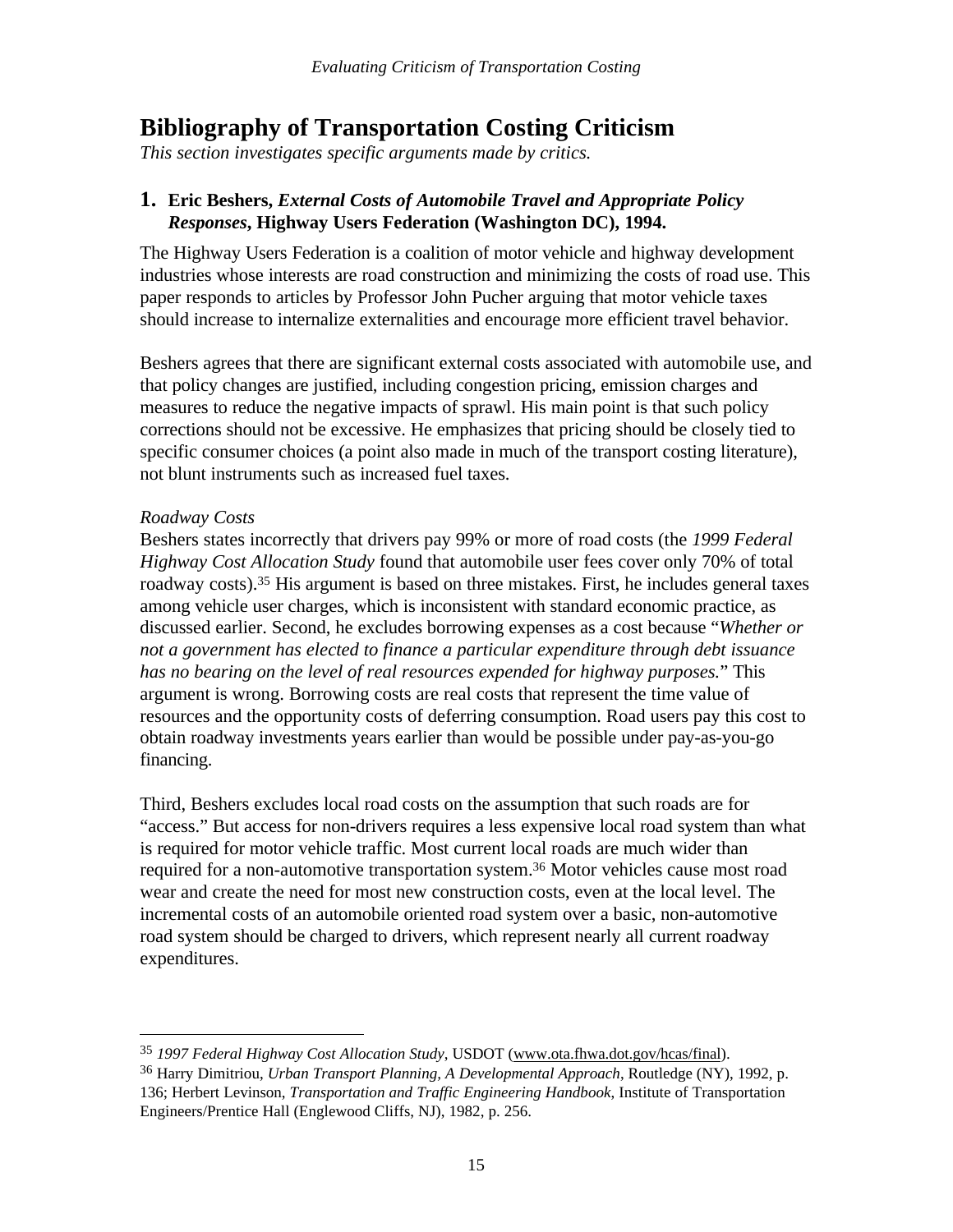#### *Parking*

Beshers acknowledges that much publicly supplied parking is underpriced, but argues that privately supplied parking is an internal cost because it is ultimately borne by the same group that uses the parking, and is efficient if provided in a free and competitive market. As discussed earlier, this sector level equity analysis is inappropriate for both economic efficiency analysis, since it underprices driving, and equity analysis, since it ignores cross subsidies from people who pay for free parking but seldom or never use it, to those who do use it. Beshers ignores the influence of market distortions such as zoning laws, tax exemptions, and municipally subsidized parking which increases parking supply, making it virtually impossible for individual firms to charge for parking.<sup>37</sup>

#### *Depletion of Natural Resources*

Beshers ignores several external costs attributed to resource consumption, including environmental impacts and macroeconomic costs associated with importing petroleum,<sup>38</sup> and intergenerational equity.39 The existence of these external costs can be demonstrated by the broad support (including public subsidies) for energy conservation, alternative energy development, the U.S. Strategic Petroleum Reserve, and recycling. If all costs were internalized such public concerns and market interventions would be unnecessary.

#### *Accidents*

Studies identify several significant uncompensated external accident costs associated with driving.40 Beshers argues that such costs are not externalities because they *could* be internalized through tort reform that increases damage compensation. However, as a public policy, accident costs cannot be fully compensated because to do so would create an incentive for individuals to be careless, or even to create accidents (a "moral hazard"). Under current laws and practices vehicle accidents impose external costs.

## *Sprawl*

 $\overline{a}$ 

Beshers discusses a limited number of external costs associated with sprawl: loss of open space, aesthetics and deterioration of social cohesion. He ignores other problems, such as increased impervious surfaces, higher infrastructure costs, ecological degradation and increased future travel costs.41 He claims that sprawl provides benefits that compensate for costs, but most benefits he cites, such as business development, are economic transfers, not net benefits.

Internalization," *Accident Analysis and Prevention*, Vol. 26, No. 6, 1994, pp. 719-732.

<sup>37</sup> Richard Willson, "Suburban Parking Requirements," *Journal of the American Planning Association*, Vol. 61, No. 1, Winter 1995, p. 34.

<sup>38</sup> See for example "The Real Cost Of Energy," Harold M. Hubbard, *Scientific American*, 264/4, April 1991; Office of Technology Assessment, *Saving Energy in U.S. Transportation*, U.S. Congress, 1994; and other sources *Transportation Cost Analysis,* Chapter 3.12*.*

<sup>39</sup> Daly and Cobb, *For the Common Good*, Beacon Press (Boston), 1994; National Research Council, *Assigning Economic Value to Natural Resources*, National Academy Press (Washington DC), 1994. <sup>40</sup> Rune Elvik, "The External Costs of Traffic Injury: Definition, Estimation, and Possibilities for

<sup>41</sup> Todd Litman, *Land Use Impact Costs of Transportation*, VTPI (www.vtpi.org), 1999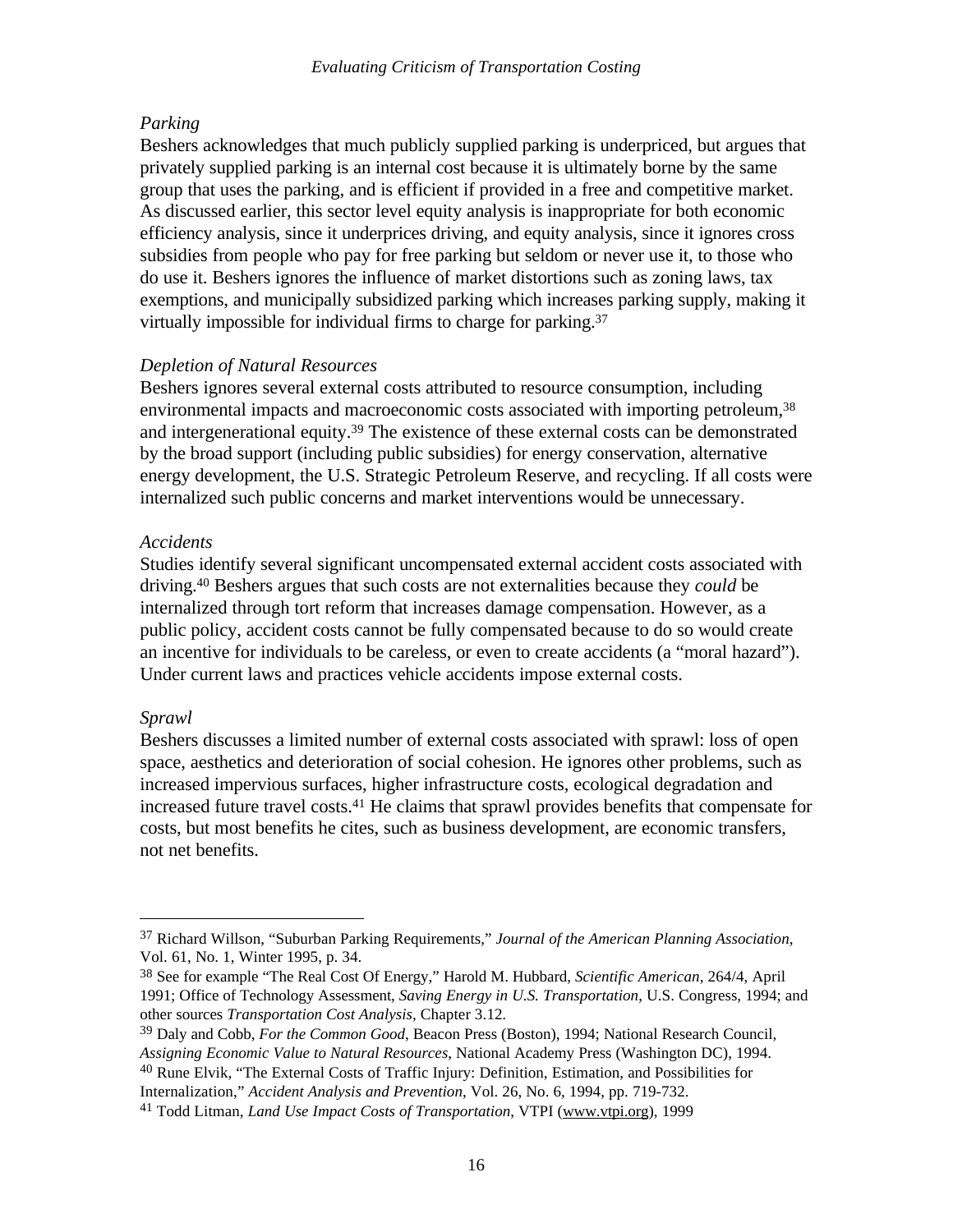## **2. Roy E. Cordato,** *The Central Planning of Lifestyles: Automobility and the Illusion of Full Cost Pricing***, Competitive Enterprise Institute (www.cei.org), 1997.**

This report argues against government action to address motor vehicle externalities on the grounds that government agencies are incapable of determining optimal prices. It supports privatization of roads, arguing that it is the only appropriate way to address social costs of automobile use. Cordato dismisses the concept of economic efficiency, arguing for "compensatory justice" as the way to address external costs such as pollution. For example, if roads are privately owned people harmed by automobile air pollution could demand compensation from the owner. He dismisses government management, such as congestion pricing on existing roads, as "market socialism."

Cordato criticizes transportation costing studies (particularly MacKenzie, et al. 1993 and Lee, 1993). He cites Beshers (1994) and Green (1995) to conclude that cost estimates are exaggerated and the benefits of automobile use are ignored. However, he argues that debate over the magnitude of costs is misguided since the "*economically relevant costs cannot be measured and the net benefits associated with reallocation of resources are unknowable,*" so efforts to determine the full costs of transportation, and efforts to correct market failures through government policy, are "vacuous" exercises.

As an example, Cordato argues that global warming cannot be assigned a cost, due in part to uncertainty over the impacts on humans, and in part because it is impossible to know the preferences of the future humans who will be impacted.

Cordato emphasizes the benefits of automobile use, particularly privacy and freedom. He criticizes transportation cost studies, and proponents of transportation demand management of ignoring these benefits. He considers any proposals to limit American's use of cars to be "shackling" and "*contemptuous of the freedom that Americans have exercised to come and go as they please and live where they desire.*"

## **3. Cox and Love, "Drivers Pay Their Own Way—And Then Some"** *Governing Magazine***, April 1994, p. 67.**

This article responds to another article in the same magazine issue by James MacKenzie on the external costs of automobile use. Cox and Love state that "*Through fuel taxes, licenses and fees, American highway users contribute more than enough revenue to support the street and highway system.*" As discussed earlier, this is untrue according to conventional roadway cost allocation. They also state that "*the purported external costs of the personal transportation system are largely paid by the driving public, who constitute virtually all of the taxpayers. After all, 90 percent of American households have at least one car*. As discussed earlier, such sector level analysis ignores the economic inefficiency of non-marginal pricing, and the inequities of cross-subsidies from households that drive less than average to those that drive more than average.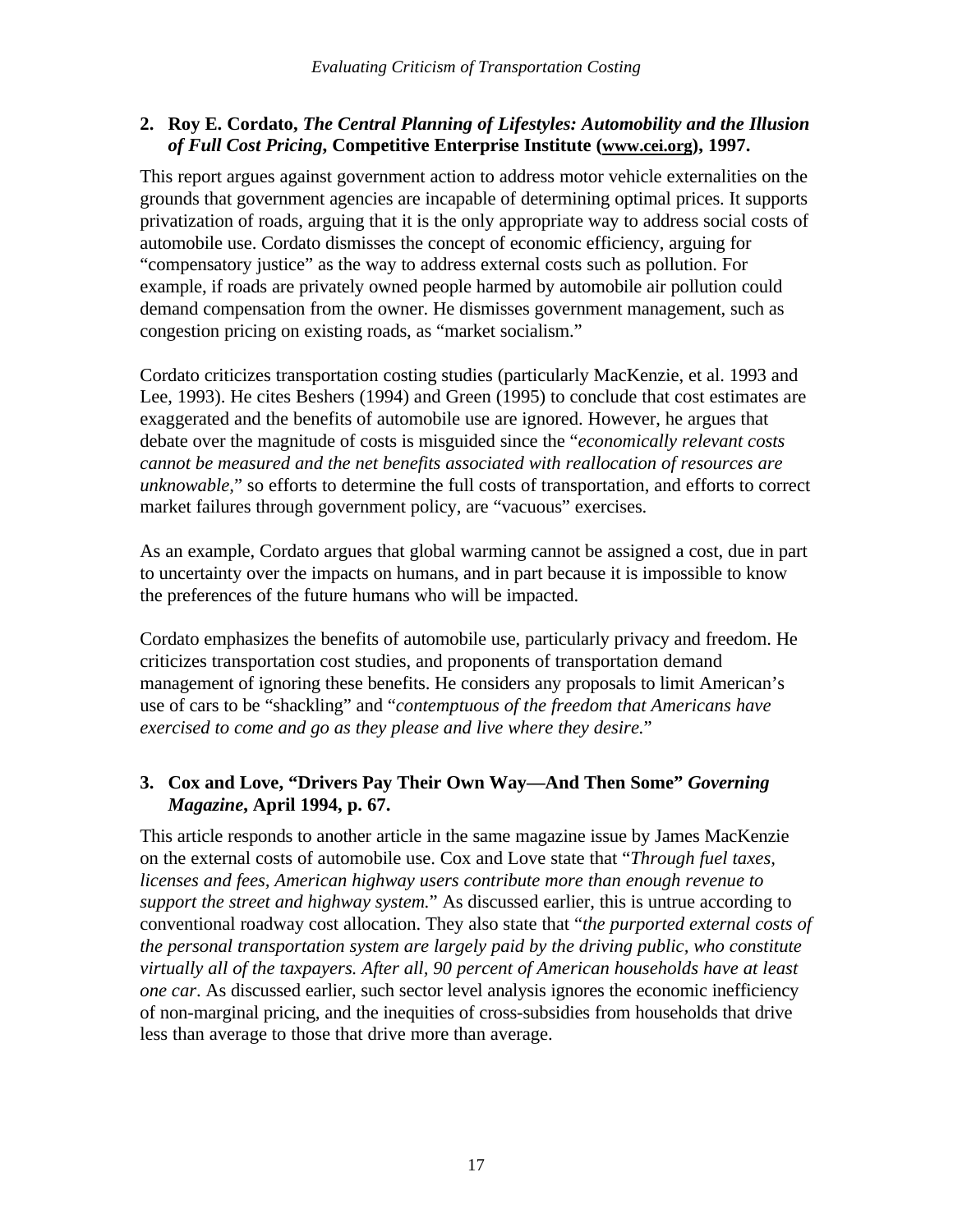They claim, "*Nor are cars the polluters their critics contend. On a per-person basis, a single-occupant automobile emits less sulfur dioxide and nitrogen oxide than rail transit.*" This ignores other air pollutants that are considered to have the greatest social costs, including particulates, VOCs and CO, which are emitted by automobiles at a greater rate than other modes. The fact that other modes also pollute does not reduce the harmful effects of automobile pollution.

Cox and Love state that "*reliance on the automobile and the highway system is at the heart of our unequaled affluence.*" As previously discussed, although automobiles and highways may have contributed significantly to economic development in the past, objective studies indicate little economic benefit from increased highway capacity or vehicle use in regions with developed roadway systems.

## **4. Rayola Dougher,** *Estimates of Annual U.S. Road User Payments Versus Annual Road Expenditures***, American Petroleum Institute (Washington DC), March 1995;**42 **and** *The Funding of Roads in the United States: How the Taxes and Fees Collected From Motorists are Spent***, May 1997.**

These reports examine whether roadway user tax payments cover roadway costs. They include general taxes when calculating automobile revenues, which violates highway cost allocation principles, as described previously. Dougher justifies this with the argument that *all* sales taxes are excise taxes and can be considered user fees. This is a unique argument with profound implications. If this approach were legitimized, endless groups could argue for funds for their special projects, with unlimited multiple counting of the same tax payments. Taxes paid on wooden baseball bats would be claimed by the lumber industry, the sporting goods industry, the retail industry, and even the medical industry for to cover the costs of baseball game injuries. Of course, wealthier people would demand more public services than the poor. There would be no funds left for general government activities or services for the poor.

Dougher compares her estimates of roadway facility costs with transportation cost studies that include other external costs besides roadway expenses. Although she concludes, *"The view that road users are being subsidized by others is mistaken. Calls to increase motor fuel and motor vehicle taxes on this basis have no foundation."* Dougher has not proven her point unless all other external costs are ignored.

 $42$  For additional comments on this paper see Hugh Morris and John DeCicco, "Extent to Which User Fees Cover Road Expenditures in the United States," *Transportation Research Record 1576*, 1997, pp. 56-62.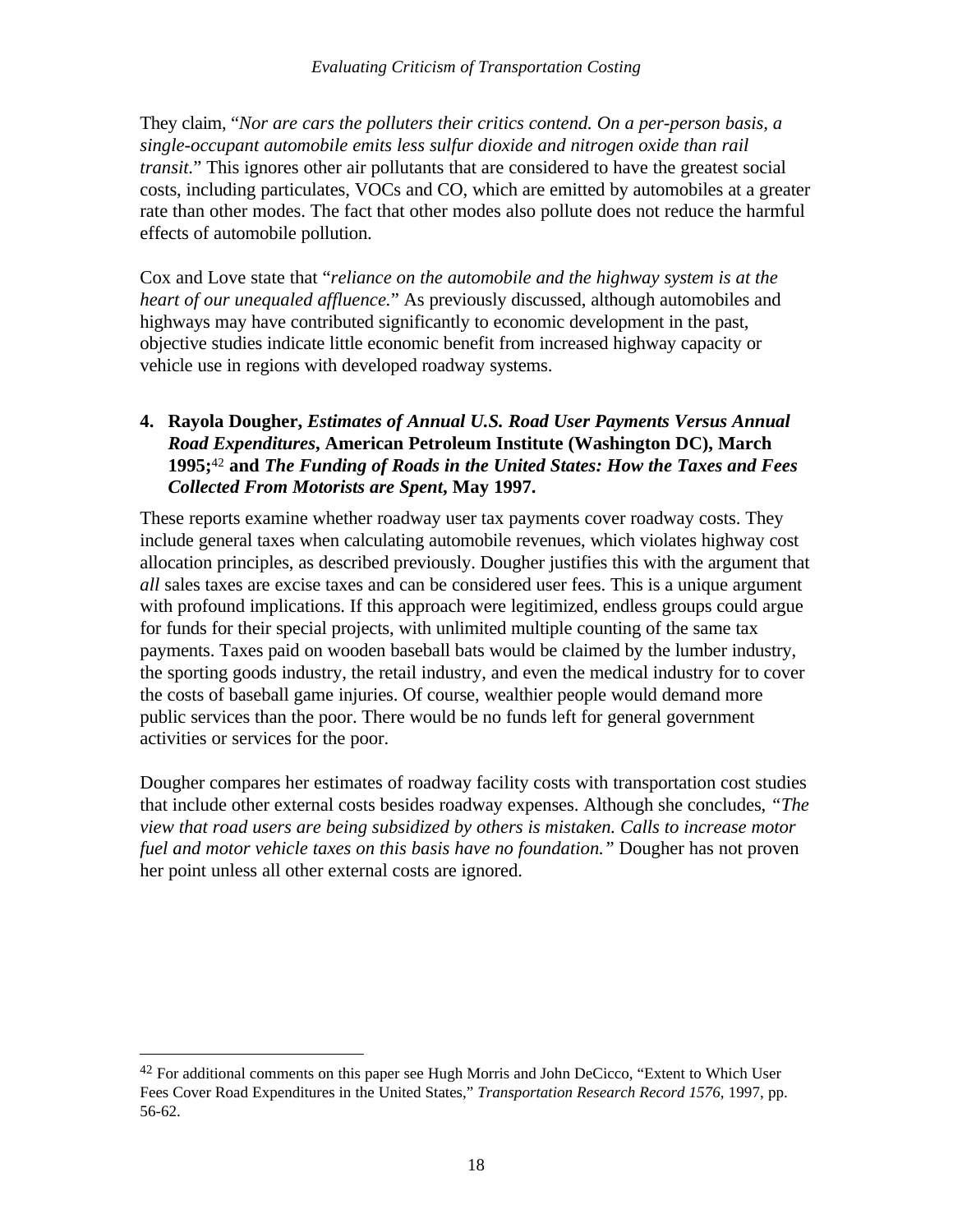### **5. James Dunn,** *Driving Forces; The Automobile, Its Enemies and the Politics of Mobility***, Brookings Institute (Washington DC; www.brookings.org), 1998.**

Dunn discusses various problems associated with our current transportation system. He identifies three transportation policy paradigms for addressing these problems:

- 1. The Anti-Automobile Vanguard which represents special interest groups that propose radical transportation reform that is at odds with most citizens' preferences.
- 2. The Auto, Plus, which is a sensible and politically feasible set of reforms intended to reduce problems while satisfying citizens' preferences for automobile travel.
- 3. Entrenched Interests (mainly the automobile and highway industries) that support the status quo and oppose most reforms.

Dunn primarily attacks the Anti-Automobile Vanguard, highlighting excesses and failures, although his analysis indicates that the Entrenched Interests are an equal or greater barrier to transportation improvements. His critique is political with only superficial analysis of actual costs and benefits. None-the-less, he criticizes the anti-automobile vanguard for exaggerating costs and understating benefits of automobile use.

Dunn details the history of several transportation issues, including highway funding, fuel taxes, vehicle regulations, urban transit, intercity rail service, urban sprawl, and related transportation policies. Much of the analysis justifies policy reform, but finds that the Anti-Automobile Vanguard's approach is impractical. The "Auto, Plus" package of reforms he proposed include marginal changes in vehicle design, transportation choice, land use, and pricing policy (with modest increases in fuel taxes), which he considers politically possible. This represents what Dunn considers a safe and pragmatic political center in transport policy debates.

## **6. José A. Gómez-Ibáñez, "Estimating Whether Transport Users Pay Their Way: The State of the Art,"** *The Full Costs and Benefits of Transportation***, Springer (Berlin), 1997.**

Gómez-Ibáñez evaluates five transportation costing studies.43 He considers the studies biased upward because most were produced by environmental groups. He emphasizes that cost analysis must reflect a particular perspective and objectives, so a cost estimate developed for one type of analysis may be inappropriate for another. He compares the estimates of the five studies, which indicates a relatively wide range of cost categories and estimates which he argues indicate uncertainty and poor analysis. He uses Litman's Urban Peak rather than Weighted Average cost values, which explains part of the variation between studies, although why this is done is not explained. He identifies five common "pitfalls" of transportation costing:

<sup>43</sup> MacKenzie, 1993; Kageson, 1993; Miller and Moffet, 1993; Apogee Research, 1994; Litman, 1994.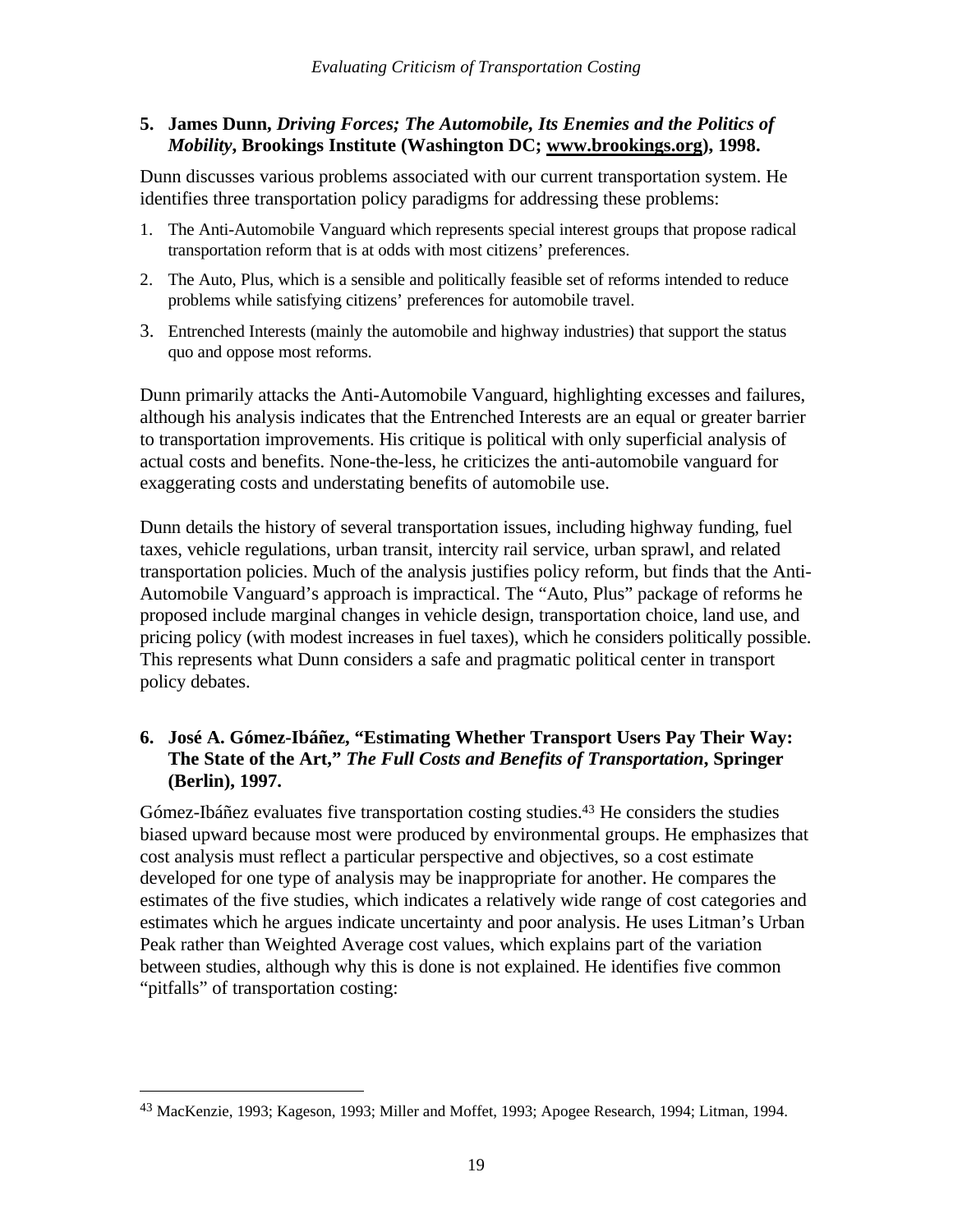- He considers parking supplied by businesses a bundled good, comparable to other employee benefits and customer services. He argues that this must be economically efficient overall due to market competition, and does explore how zoning laws and tax polices may distort the market. He agrees that free parking can be considered an externality if it affects traveler behavior, but concludes that this is only true for a small portion of trips (city center commutes). He does not discuss the cross subsidies from employees and customers who don't use free parking to those who do.
- He argues that accident costs are primarily internal to motorists as a group, and that transportation costing studies fail to incorporate empirical evidence about the relationships between traffic volumes and accident rates, and that it is incorrect to assign accident costs to the larger vehicle in a crash. This ignores other categories of accident externalities identified by researchers.<sup>44</sup>
- He criticizes the use of air pollution costs estimates based on control rather than damage costs. However, most current transportation cost studies rely largely on damage cost estimates. As scientists have developed a better understanding of air pollution impacts, estimated costs associated with motor vehicle use have increased in recent years. In particular, extensive research by Delucchi justifies a relatively high estimate of total vehicle air pollution.<sup>45</sup>
- The external costs of energy consumption are criticized for inconsistent perspectives. In particular, if economic impacts to the national economy from fuel imports are included (an economic transfer), then international impacts (such as global warming damages) should be excluded. Including expenditures on military actions in the Middle East is also criticized.
- He criticizes cost studies for using average rather than marginal costs when calculating the costs of various modes, particularly the costs of roadway and transit services. This overestimates costs where services provide economies of scale (such as rail transit) and underestimates the costs of providing highway and transit capacity under peak conditions.

Many of these points are legitimate, particularly for the older studies that were reviewed. More recent costing research has addressed most of these issues, either by adjusting cost estimates, or by providing more information to explain a particular analysis. Gómez-Ibáñez's claim that these studies are likely to overestimate costs has not been supported by more recent research indicating that at least some costs are probably greater, not less, than the earlier studies indicate.

<sup>44</sup> Rune Elvik, "The External Costs of Traffic Injury: Definition, Estimation, and Possibilities for Internalization," *Accident Analysis and Prevention*, Vol. 26, No. 6, 1994, pp. 719-732.

<sup>45</sup> Donald McCubbin and Mark Delucchi, *Social Cost of the Health Effects of Motor-Vehicle Air Pollution*, Institute of Transport Studies (www.engr.ucdavis.edu/~its), 1996, Table 11.7-6.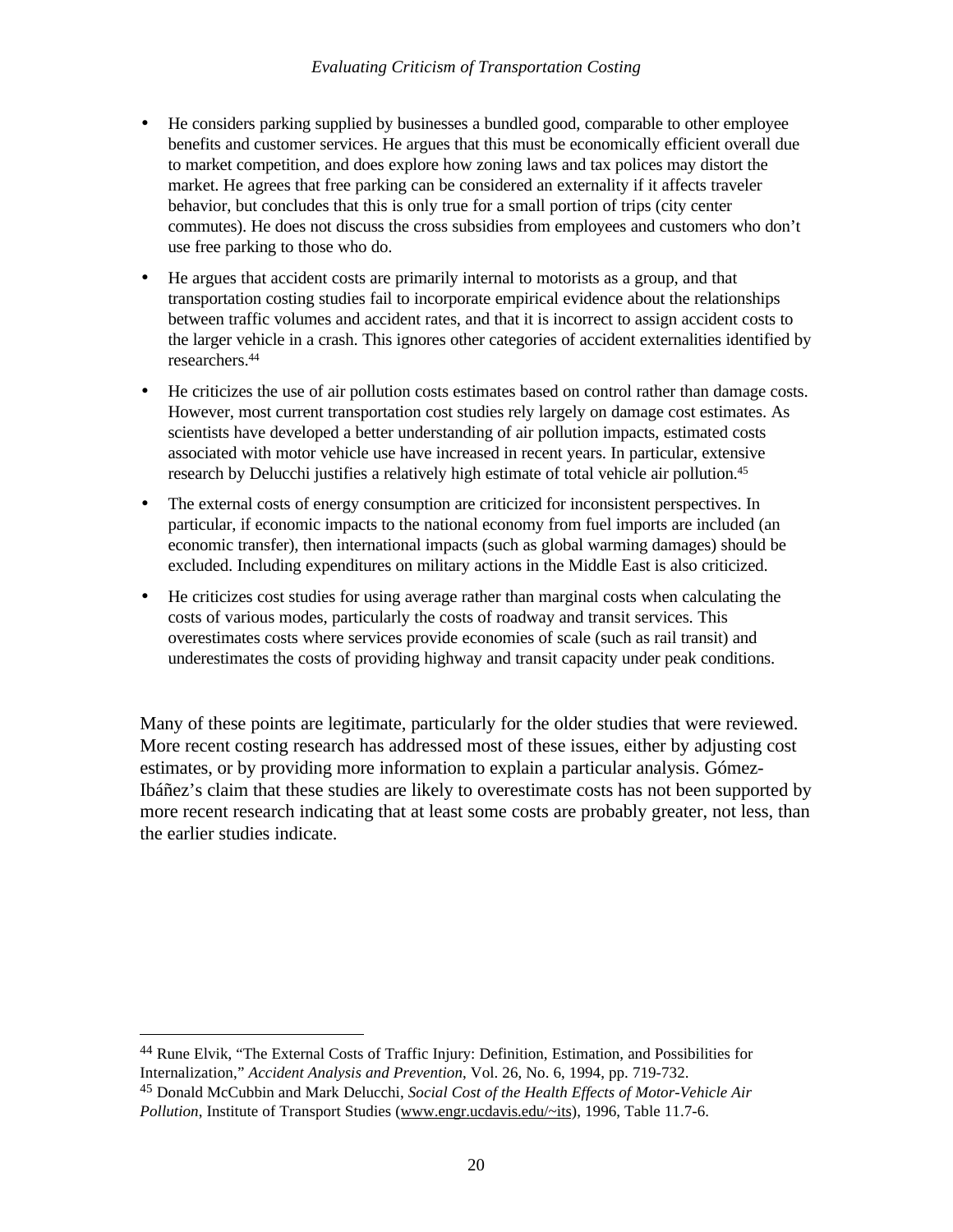## **7. Kenneth Green,** *Defending Automobility: A Critical Examination of the Environmental and Social Costs of Auto Use***, Reason Foundation (Los Angeles; www.reason.org), December 1995.**

Green argues that automobile external costs are small, and concludes that automobile uses pay more in taxes than their external costs. However, his analysis is not based on conventional economic principles. He uses a "property rights" framework, in which external costs are limited to direct liabilities between property owners (human health is considered a property). To be considered an externality, Green requires that an impact be:

- Verifiable and quantifiable as a direct result of automobile use.
- Imposed by auto users (defined as the 88% of the population that lives in a household owning an automobile) on non-auto users (defined as the 12% of the population that lives in a household that does not own an automobile).
- Attributable to individual vehicle users.

 $\overline{a}$ 

He argues (footnote 27) that to quantify an externality, "*...one should be able to evaluate the impacts through analysis of actual moneys spent or actual debt incurred rather than upon a chain of predicted financial losses that are predicated upon flawed environmental or social impact models.*" Indirect and dispersed impacts, ecological damages, government costs, non-market losses and damages from one driver to another are not considered externalities. Injuries to wildlife and other environmental resources are only costs if an individual owns them.

This legalistic approach is very different from conventional economics, which is concerned with the efficient use of resources. An economist asks, does motor vehicle use impact a resource? What is the value of that resource? Questions of who should bear the costs of providing the resource are important, but not the starting point for economic analysis. Green's analysis starts with asking, Can somebody be legally forced to pay for this resource?, and then uses that to determine whether the resource exists and its value. This backward approach overlooks the fact that not all valuable resources fit conveniently into the existing legal framework of property ownership.<sup>46</sup>

Green assumes that transportation costing is only useful to establish optimal prices to affect vehicle selection and short-term driving behaviors, ignoring applications in transport planning, policy and investment analysis. Although he claims to evaluate automobile use externalities, his analysis only considers sector level subsidies between auto-owning and non-auto-owning households. As previously discussed, this ignores economic efficiency and most equity issues.

<sup>46</sup> A point emphasized by Ronald Coase in his famous article, "The Problem of Social Cost," *The Journal of Law and Economics*, Vol. 3, October 1960.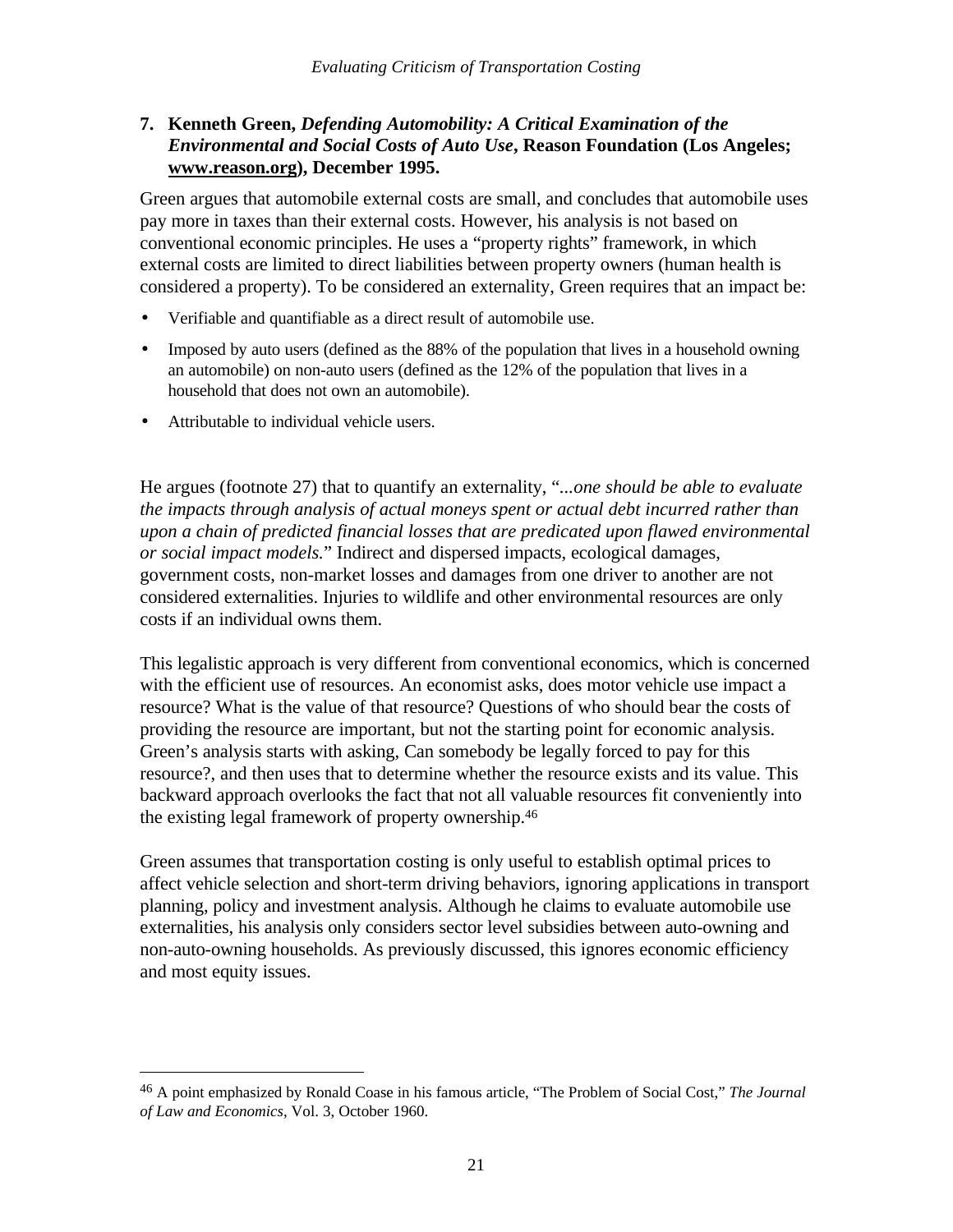Green's external cost estimates are far lower than other cost studies, because he argues:

- Global air pollution impacts are not verifiable and cannot be attributed to driving.
- Although water pollution and wetlands loss are caused by automobile use and road construction, these are unavoidable and cannot be easily monetized, and therefore need not be considered a cost to individual users.
- Parking externalities consist only of \$156 million in employee parking tax exemptions, stating, "*...tax deductions are viewed by some as a societal subsidy of automobile parking.*" The cost studies he cites actually include the *full cost* of parking subsidies as externalities, with estimates ranging from \$53- to more than \$200-billion per year. He provides no explanation for excluding the full cost of subsidized parking.
- Traffic noise costs cannot be scientifically verified, and in most cases property owners cannot claim any losses since road traffic existed first.
- External accident costs are limited only to injuries to members of non-car-owning households, and accident costs are often overstated, claiming that total accident costs are actually less than claims paid.
- Pedestrians and bicyclists have no right to travel across busy streets, traffic barriers are more psychic than real, and any disadvantages experienced by non-drivers in an auto dependent transportation system must be offset by economic benefits so they can be ignored. He provides no references supporting these arguments.
- Water pollution, noise and barrier effect costs by automobiles can be ignored because the same impacts are imposed by other modes. He states incorrectly (page 19) that "*the extent to which it is auto-users, as distinct from other transportation system users, are responsible for this proposed effect [the barrier effect] is not specified.*" Several cost studies provide specific estimates of costs for each mode. *Transportation Cost Analysis* provides this information for the barrier effect.
- Land used for roads cannot be considered a cost, since their value has never been calculated, and government has no inherent property rights; despite the fact that land has significant opportunity value, and the Reason Foundation itself often argues that governments should minimize land holding for more efficient use of resources.<sup>47</sup>

Green misinterprets the literature on congestion costs. He argues that *"In an infinite series of such interactions, such user-on-user impositions [from congestion] should cancel one another out, distributing the cost of increasing congestion equally among auto users."* This is simply not true. First, congestion is economically inefficient because the congestion price each driver bears (from vehicles on the road ahead) does not represent the total congestion cost they individually impose on others vehicles.<sup>48</sup> Second, bus and rideshare passengers *impose* less congestion per person, but *bear* the same delays as single occupant automobile drivers (except on HOV lanes).

<sup>47</sup> Robert Poole, "Privatization: A New Transportation Paradigm," *Annals, AAPSS 553*, Sept. 1997, p. 98.

<sup>48</sup> Anthony Downs, *Stuck in Traffic*, Brookings Institute (Washington DC; www.brookings.edu), 1992.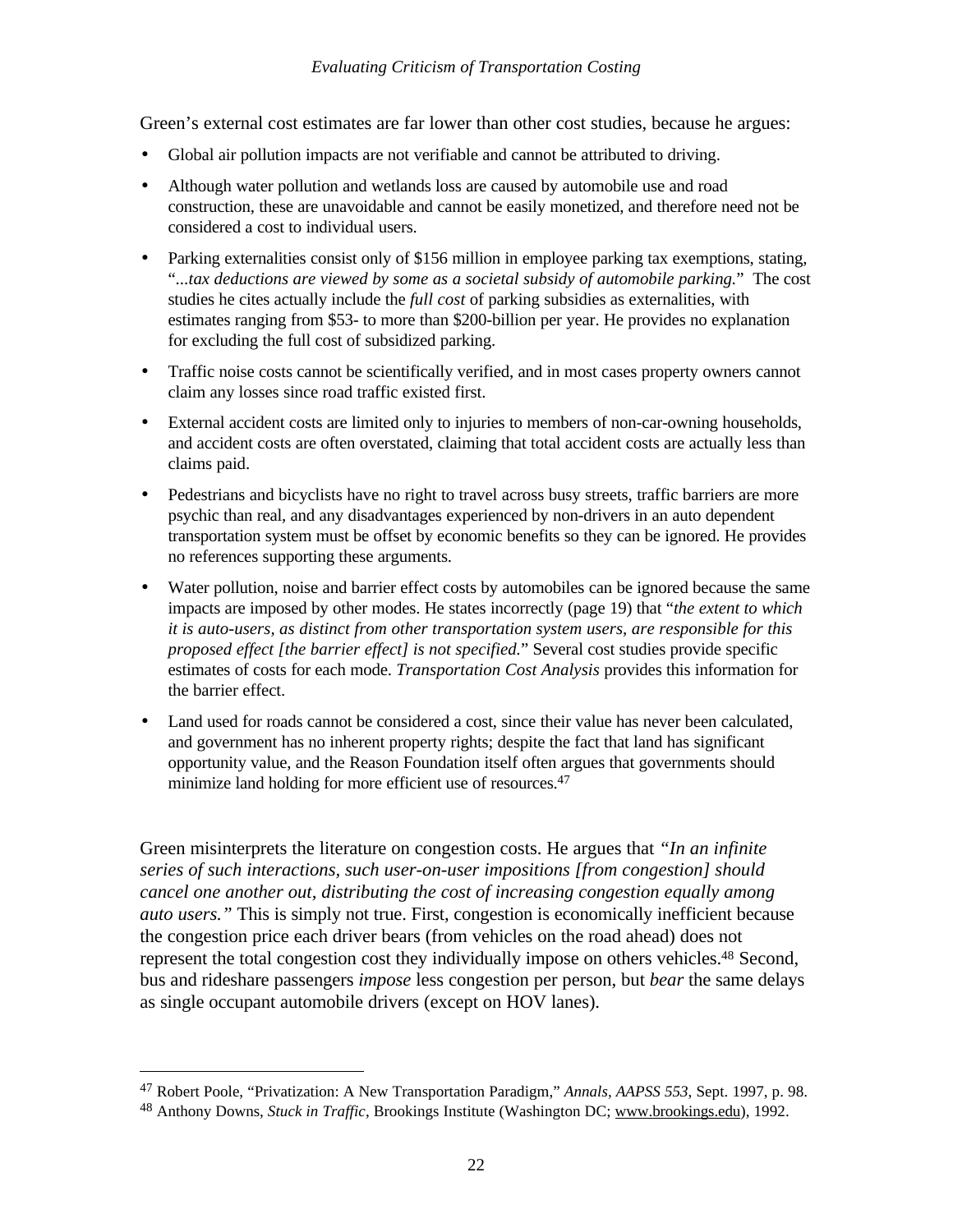Green states, "*Another flaw in the congestion cost estimates found in the auto-cost literature is that such estimates depict all time as time that could be spent working.*" This is also untrue. Travel cost values have been widely studied by observing individuals' willingness to pay for travel time savings. Wage rates are often used as a reference for estimating the value consumers place on their personal travel time, but this is not to imply employment is the alternative use of travel time.

Green argues that resource consumption imposes no external costs (to put this another way, there is no social benefit to resource conservation) but offers only ideologicallybased references in support. He ignores social and ecological costs of resource extraction, processing and distribution; macroeconomic and national security costs of importing resources; and any moral obligation to provide resources to future generations.

Although Green acknowledges the possibility of land use impact costs, he dismissed these because the relationships between transport and land use are "complex," and that if such costs exist they are offset by benefits (although nothing he says or quotes indicates *external benefits* from automobile-oriented land use which offset *external costs*).

Green dismisses the possibility of external disposal costs from automobile use because, he argues, properly treated waste does not produce external impacts. This is untrue on two points. First, regulations are often violated. It is illegal to pour used crankcase oil down the drain or into the ground, but this rule is virtually unenforceable. Second, even legally treated waste often produces *residual* external costs, such as environmental damages from landfills and industrial sludge disposal.

Green only acknowledges three externalities: local air pollution, accident expenses to members of households that don't own an automobile, and a portion of employee parking tax revenue foregone. He selects an outdated estimate of air pollution costs (\$7 billion) and claims incorrectly that this estimate is representative of the literature.

Green argues that charging automobile users more for the external costs they impose "*would clearly result in a decline in the living standard for the 87 percent of American households that depend on the automobile for their mobility. There is little evidence to support the contention that even the remaining 13 percent of American households would enjoy any benefits in the overall loss of economic power that American society would endure in the face of severe overpricing of personal transportation.*" This treats automobile user charges as costs (resources lost) rather than as transfer payments (resources shifted). He ignores potential benefits from reduced congestion, roadway, parking, traffic accident or pollution damage costs, or from increased consumer choice.

As a result of this approach Green estimates that automobile externalities totals about \$8 billion annually in the United States. Citing Dougher's estimate of automobile user revenue, he concludes that driving is overpriced.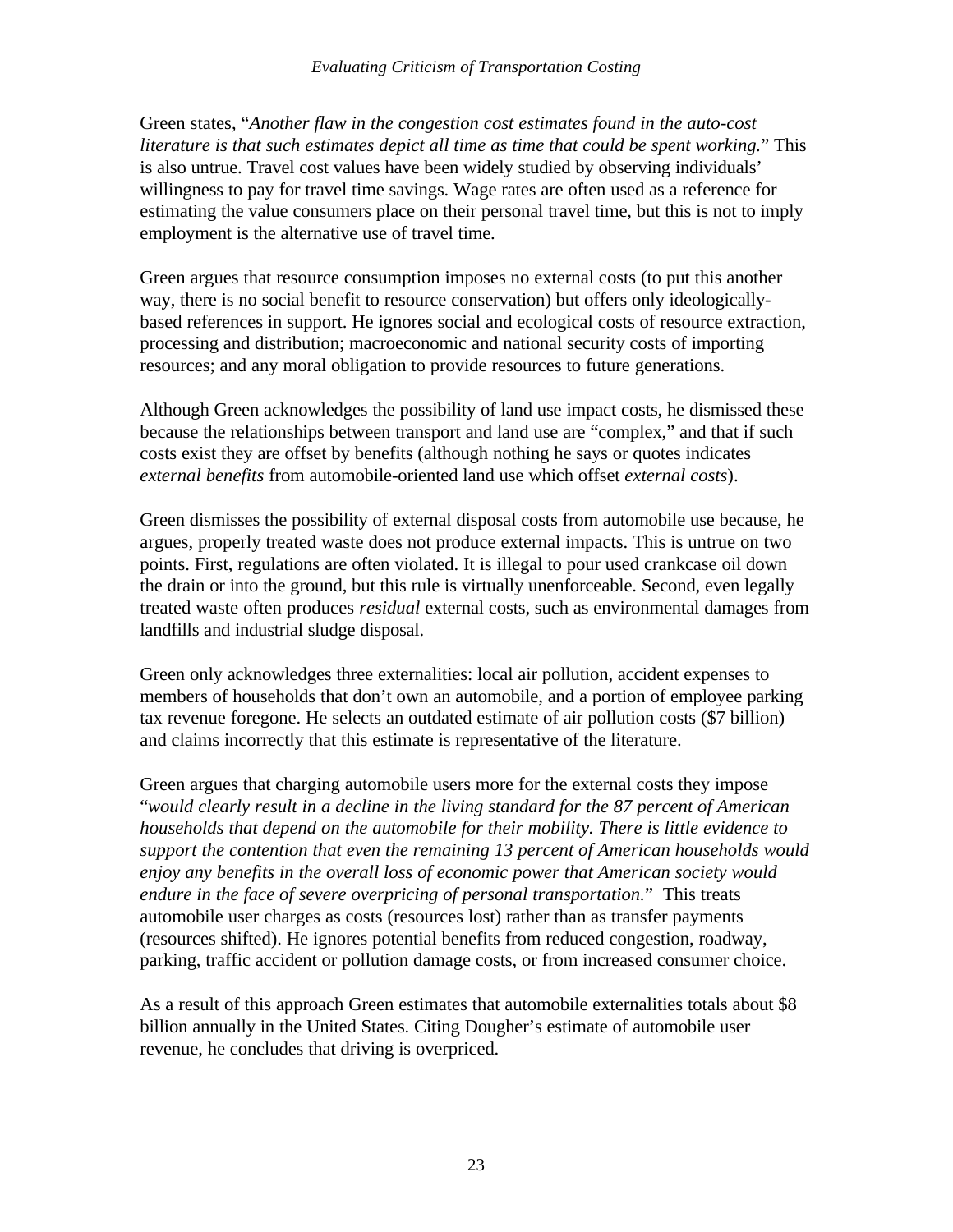## **8. Thomas Hogarty, "The Social Benefits of Personal Vehicle Travel,"** *Transportation Quarterly***, Vol. 52, No. 2, Spring 1998, pp. 5-9;** *Benefits of Road Travel and Transport***, Research Study #089, American Petroleum Institute (Washington DC), 1998.**

Hogarty argues (incorrectly, as mentioned earlier) that transportation cost studies ignore the benefits of automobile transportation. He attempts to quantify these benefits to argue that because "the social benefits of personal vehicle travel vastly exceed the associated social costs, the article concludes that increased funding for the Interstate and National Highway Systems is socially desirable." He cites Dougher, 1997 (see critique above) as evidence that public funding for highways should increase, stating, "Inasmuch as total spending on roads by all levels of government is considerably less than total taxes on highway users by all level of government, federal/state/local fiscal constraints should not limit socially desirable investments in highways."

The analysis fails to support these conclusions because it does not consider marginal impacts, as discussed earlier. It fails to demonstrate that increasing road capacity and vehicle use provides net benefits (marginal benefits that exceed marginal costs), or that increasing road capacity provides greater benefits than other management or investment options. It is comparable to arguing that because people need to eat, restaurants should be subsidized.

There are a number of other technical errors in the analysis. To calculate total consumer surplus from private automobile travel Hogarty estimates what such travel would cost if performed by taxi. Using an estimated generalized user cost of \$0.90 per mile for driving compared with \$4.31 per mile for the same trips made by taxi, he concludes that consumer surplus averages \$1.71 per mile, or \$3.8 trillion for all automobile travel.

Using taxi travel as the substitute for driving is rather arbitrary (comparable to calculating the benefits of canned food based on savings over having the same meals served at a restaurant), yet he does not discuss the basis for his approach or show how the results might vary using other assumptions.

He appears to significantly overestimate the cost of taxi service. Even in relatively expensive taxi markets such as Washington DC and New York fares average less than \$2.00 per mile for a typical 5 mile trip.<sup>49</sup> Per-mile costs in suburban and rural areas tends to be lower, and if all automobile travel were converted to taxi trips average costs would almost certainly decline due to economies of scale and scope. Using \$2.00 per mile reduces the estimated consumer surplus to less than a third of what Hogarty estimates.

Hogarty assumes a linear demand curve, which is a reasonable assumption for relatively small changes in consumption, but not for a total demand curve, which tends to be convex with respect to the origin (see Figure 1). Using a convex demand curve would further reduce estimated net benefits.

<sup>&</sup>lt;sup>49</sup> www.washingtonpost.com/cgi-bin/taxicalc.cgi and www.ci.nyc.ny.us/html/tlc/html/taxirate.html.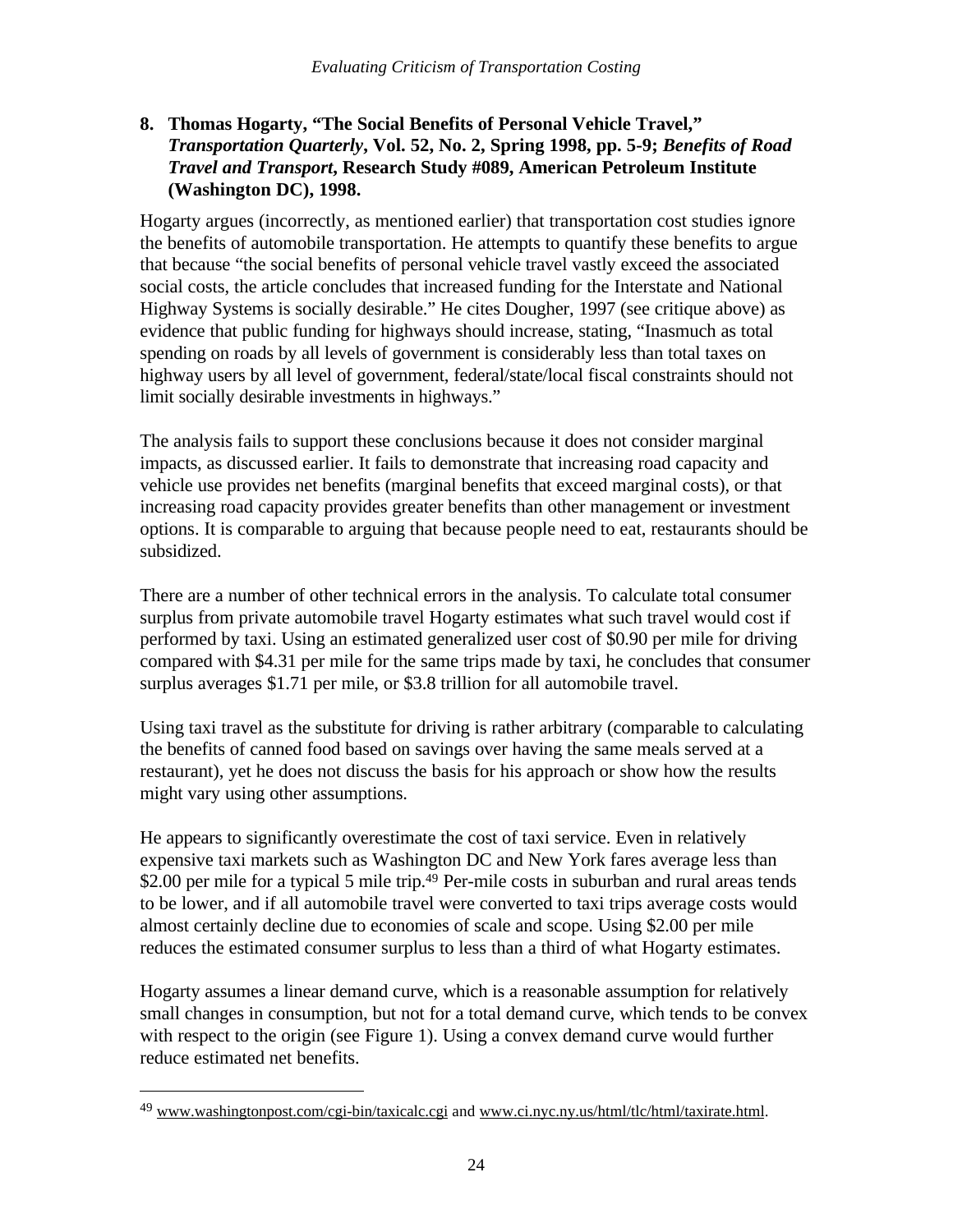



*Most demand curves are convex and so have less consumer surplus than Hogarty assumes with a linear demand curve.*

Hogarty identifies a number of "intangible" benefits from roadways, such as access for various types of public services, but does not demonstrate that increasing roadway capacity is the most cost effective way to increase such benefits. Most benefits he identifies are direct internal benefits to road users or property owners, or economic transfers that benefit one group at the expense of another. He fails to identify significant external benefits that would justify public subsidies of roadway capacity expansion.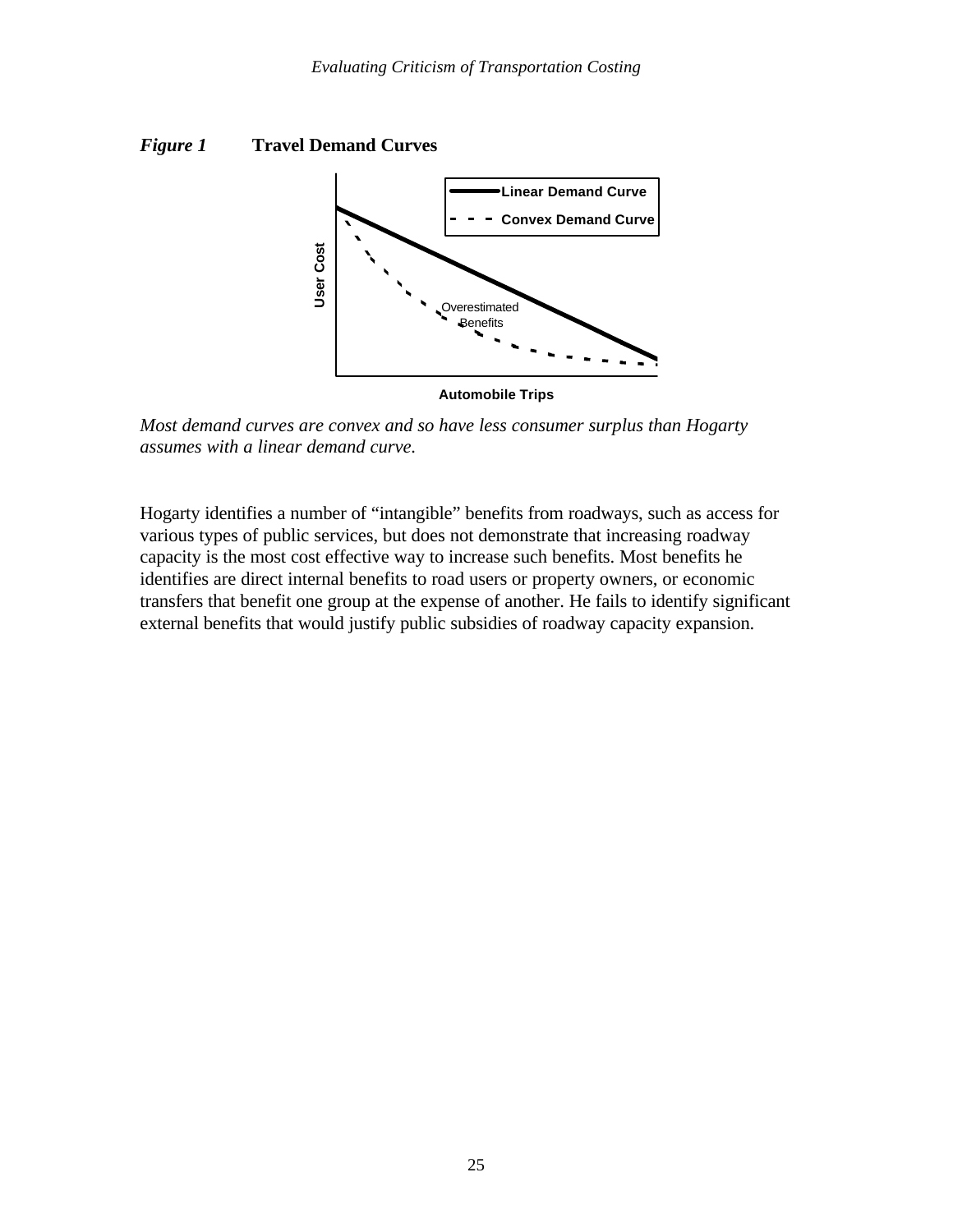## **9. Jack Mallickrodt,** *Highway Subsidies***, (http://home.earthlink.net/~malli/hwysub.htm), April 1998.**

Mallickrodt's goal is to prove that roadways are not subsidized. He argues that roads produce a "profit" when total costs are compared with total user payments, and so are a worthwhile investment. His analysis includes all taxes on motor vehicles, vehicle parts and fuel as "user fees," which violates roadway cost allocation principles, as previously discussed. He implies that this analysis counters the conclusions of transportation cost studies by Delucchi, Komanoff and MacKenzie, although it is limited to just government roadway expenditures and ignores other external costs considered by those authors.

## **10. Z. A. Spindler,** *Automobiles in Canada; A Reality Check,* **Canadian Automobile Association (Ottawa; www.caa.ca), 1997.**

Although this publication claims to respond to transportation cost studies, it includes no references or citations (a technical report of this length would normally have 50-100 citations and notes). Spindler presents transportation cost studies as simply ideological attacks on driving. He challenges arguments supposedly made by "some academic studies," "auto critics," and anti-auto special interest groups without citing specific studies. He claims that such groups are seriously proposing eliminating all cars. Spindler implies that transportation cost studies assume that automobiles are "bad," and therefore presents arguments to indicate that automobiles are "good," or, at least not *too* bad.

The report argues that automobile users pay more in "user fees" than what is spent on roadways, but makes no reference to existing highway cost allocation literature. A chart on page 4 suggests that road user taxes total \$14.3 billion per year, while roadway expenditures totaled less than \$6 billion. However, this includes general sales taxes. As described previously, standard cost allocation requires that only special taxes be considered "user fee." Assuming that GST and PST combined average 14% throughout Canada, true user charges total only \$11.6 billion, not the \$14.3 billion claimed.

Spindler also ignores local road expenditures, which represent an annual expenditure approximately equal to provincial highway expenditures.<sup>50</sup> Yet, the report implies that provincial expenditures represent total roadway funding. It states, "*This means that in 1995-96, governments taxed the motor vehicle owners of Canada a total of \$14.27 billion. But they spent just \$5.795 billion on roads and related works.*" Apparently Spindler:

- 1. Is unfamiliar with standard transportation economic practices and therefore failed to exclude general taxes and include local road expenditures.
- 2. Understands these concepts but chose to ignore these factors to make his point.
- 3. Has an argument for including general taxes and excluding local expenditures, but doesn't bother to state them, in which case his position poorly presented.

<sup>50</sup> *Transportation in Canada* 1996, Transport Canada (Ottawa; www.tac-atc.ca), p. 21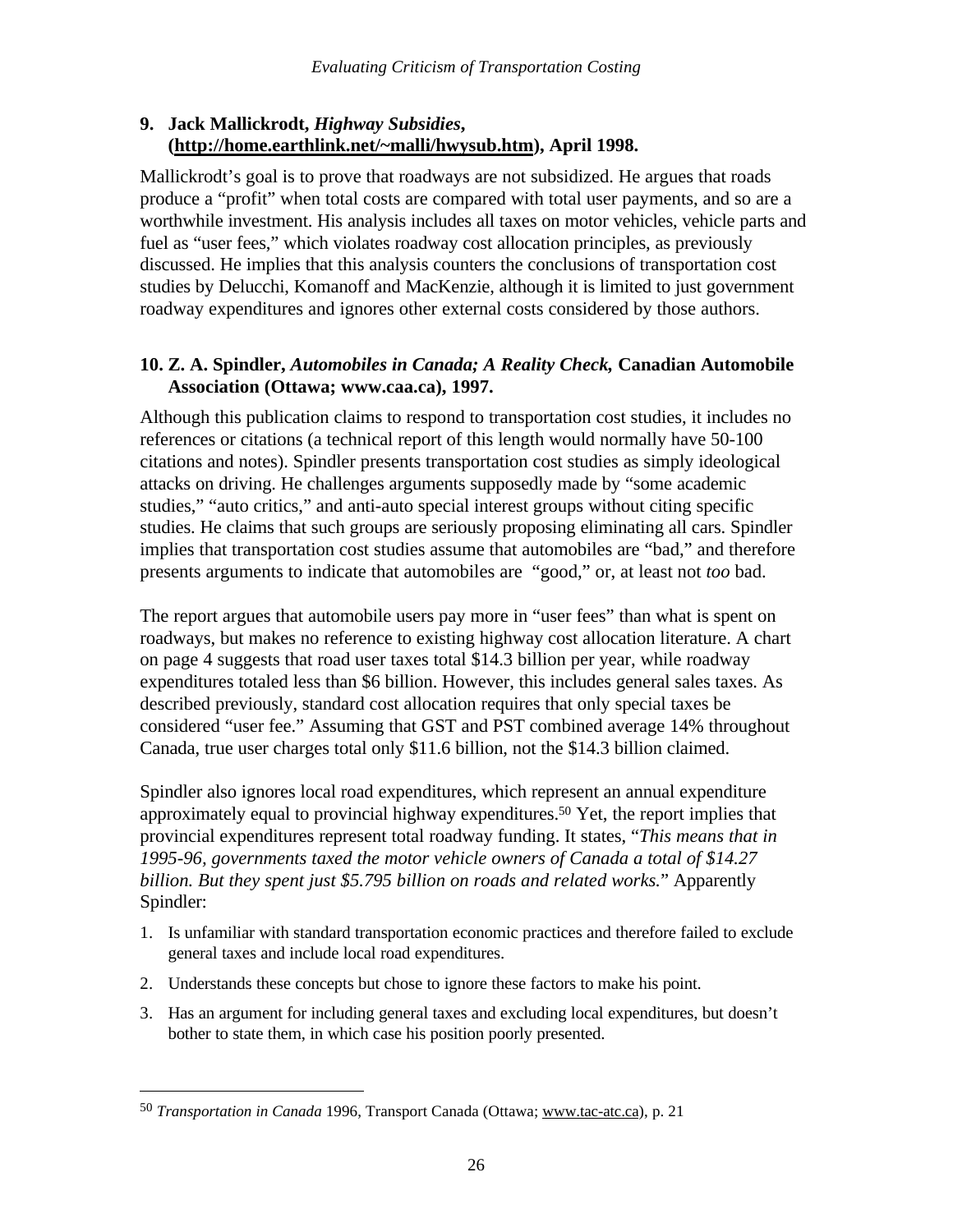Spindler argues that congestion, accidents and pollution impose no external costs, or if such costs exist they cannot be measured, although they are frequently measured by transportation economists. He concludes that congestion pricing is unfair ("*They propose to charge users a fee for imposing the added delay cost on themselves! Of course, such a solution does nothing to reduce the costs of congestion. On the contrary, it only adds to the costs we already pay through fuel taxes.*") and ineffective ("*In theory, the added user fee is supposed to force the 'marginal' road user off the road, thus relieving congestion. However, very few of us see ourselves as marginal.*") in contrast to extensive literature which indicates that congestion pricing could be an effective way to benefit road users and increase equity.

Spindler similarly misrepresents the debate over parking subsidies, arguing that it only concerns tax write-offs of parking for businesses. He makes no references to the economic inefficiency and cross subsidies that result when drivers receive free parking but nondrivers receive no comparable benefit.

The report is particularly opposed to carbon taxes and congestion pricing, arguing that the first would not reduce  $CO<sub>2</sub>$  emissions and the second would not reduce congestion, because cars are a necessity. It argues that carbon taxes are a "fallacy," asking, "*Why tax emissions when the money collected will not be used to correct the problem?*" Although there is extensive literature on carbon taxes and congestion pricing, the report makes no references to them, relying simply on the author's opinions.

The report claims that automobiles account for "only" about 10% of total carbon emissions in Canada, and so are not a significant cause of the problem. Yet, virtually any sector could make a similar claim. Regardless of the portion of emissions a sector produces, it is both equitable and efficient that the automobile sector help to achieve its share of emission reduction goals.

The report argues that automobile use is essential to individuals. What is not explored is whether this automobile dependency (i.e., lack of alternatives) might result from policies that favor automobiles over other modes, preventing the development of a more diverse transportation system that benefits consumers. Instead, the report demands even more expenditures on automobile infrastructure, and more subsidies to driving.

It argues that "*Cars are such an advantage that almost everybody has at least one*", but includes data showing that only about 2/3 of Canadians are licensed to drive. Ironically, the report includes a quote from C.D. Buchanan's report *Traffic in Towns*, which argued that automobile traffic should be discouraged in urban areas. It acknowledges urban sprawl as a problem, yet argues without evidence that this is unrelated to automobile use or automobile facilities.

Spindler argues that automobile production is important to the Canadian economy, with the implication that automobile use helps to create jobs and economic development. But this is not true, particularly in British Columbia. Domestic vehicle use provides relatively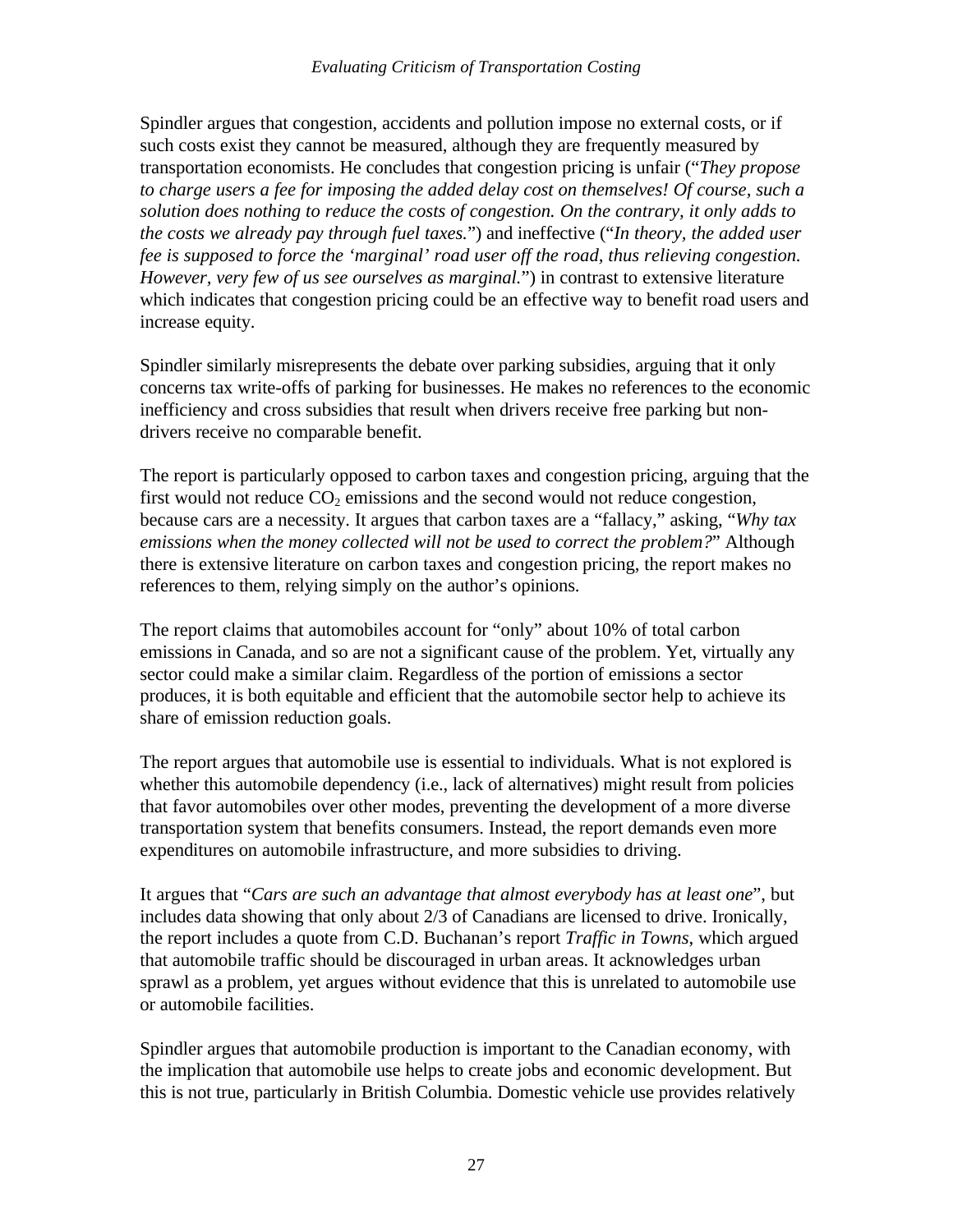little employment compared with alternative consumer expenditures, since vehicle manufacturing and petroleum production are highly capital intensive. Transit expenditures provide about 3 times the jobs as automobile expenditures in general, and about 5 times the jobs as petroleum expenditures.<sup>51</sup>

**11. James Q. Wilson, "Cars and Their Enemies,"** *Commentary***, July 1997, pp. 17-23.** This article is a response to Jane Holtz Kay's book *Asphalt Nation; How the Automobile Took Over America and How We can Get It Back* (Crown, 1997). It argues that problems of automobile use have been exaggerated by anti-automobile critics, and that driving is so beneficial compared with alternatives (higher density residential development and public transit) that it would be foolish to restrict it more. The article acknowledges significant external costs of automobile use, including congestion, accident risk to pedestrians and cyclists, and air pollution, and recommends pricing strategies to address these problems, including congestion tolls, emission fees and increased fuel taxes.

<u>.</u>

<sup>51</sup> Input/Output Table, BC Treasury Board (Victoria), 1997.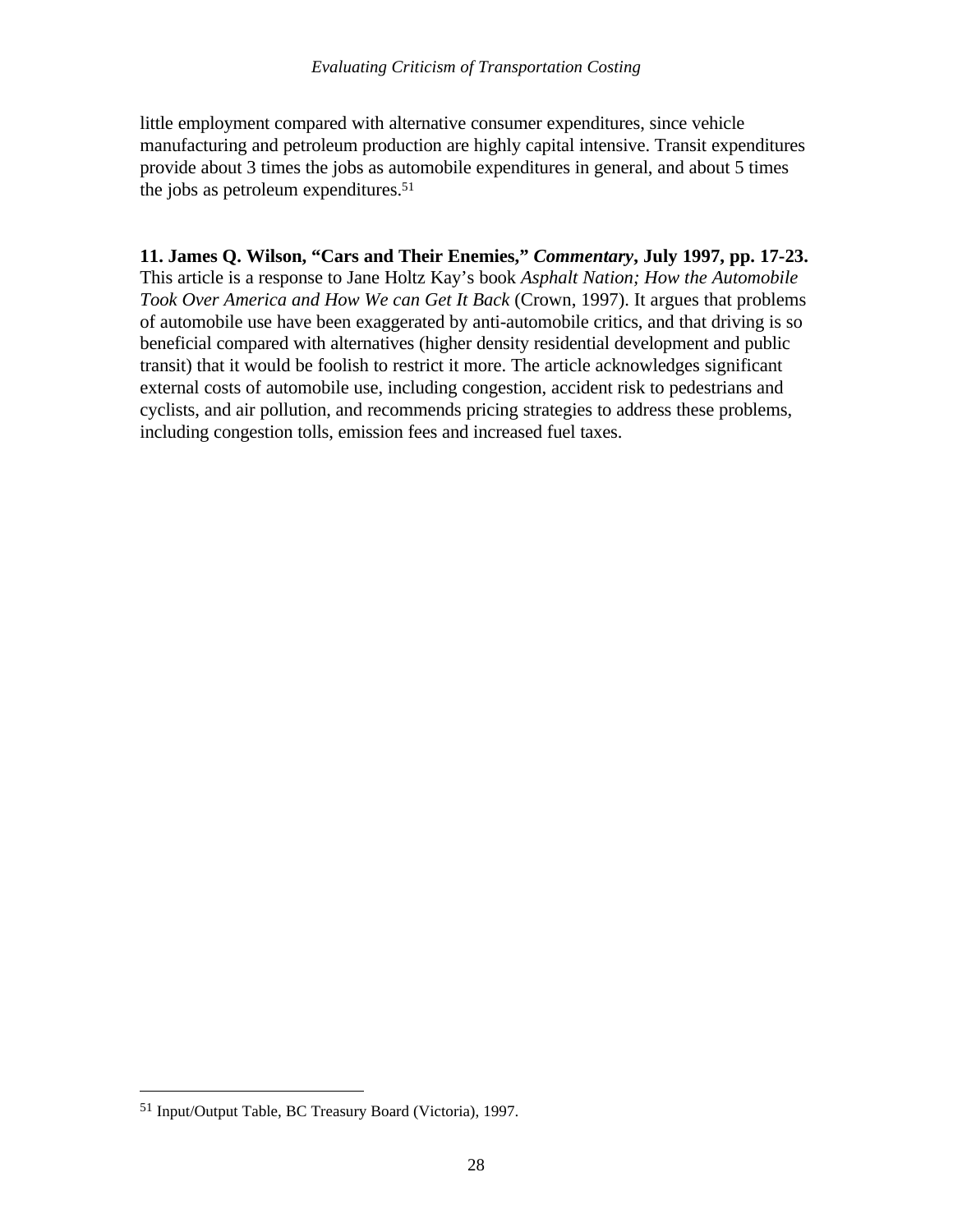# **Conclusions**

Many objective researchers have found significant costs resulting from motor vehicle use, including many external costs. Although there is still uncertainty about their exact magnitude, it is possible to develop reliable lower-bound estimates of these impacts.

Critics of transportation costing make a number of arguments, many of which misrepresent, misinterpret or abandon altogether conventional economic theory and practices. Some critics show little knowledge of subjects they analyze, and many of their facts are incorrect. Their arguments often lack citations or rely on references from ideologically oriented sources outside of mainstream thought. Common errors include:

- 1. Claiming that any cost which is difficult to measure can be ignored.
- 2. Defining externalities and subsidies at the sector level.
- 3. Claiming that external costs are offset by external benefits
- 4. Claiming that underpriced driving benefit the poor.
- 5. Treating general taxes as user fees.
- 6. Accusing transportation costing of being anti-automobile and anti-American.
- 7. Claiming that problems such as pollution and accident externalities are being corrected through vehicle design improvements.

No transportation cost study is perfect, and early studies in particular contained errors worth correcting. More recent costing analysis have addressed most of these problems. It is wrong to argue, as do the critics, that existing knowledge is inadequate to apply cost estimates to transportation policy decisions. A precautionary and conservative approach would be to incorporate at least the lower range of current estimates in planning and pricing. Otherwise we encourage inefficient transport habits, waste public and private resources and impose inequitable costs.

Many of the critics' have a strong ideological bias. They assemble arguments and data to support a foregone conclusion rather than engage in open-minded inquiry. Much of this analysis appears intended to dismiss transportation costing rather than to improve it. Most critics are supported by the automobile, petroleum or highway industries. Their work appears intended to deflect interest in reforms that may reduce these industries' profits. Some critics abandon neoclassical economics altogether, and yet compare their results with transportation cost studies that are based on conventional economic theory.

Automobile use provides enormous benefits, but this does not mean that more driving is better, or even that existing levels of automobile use are optimal. Incorporating full cost analysis into transportation policies, planning and pricing could make consumers better off overall by increasing transportation choices and allowing individuals to make their own tradeoffs between their incremental costs and benefits for each trip.